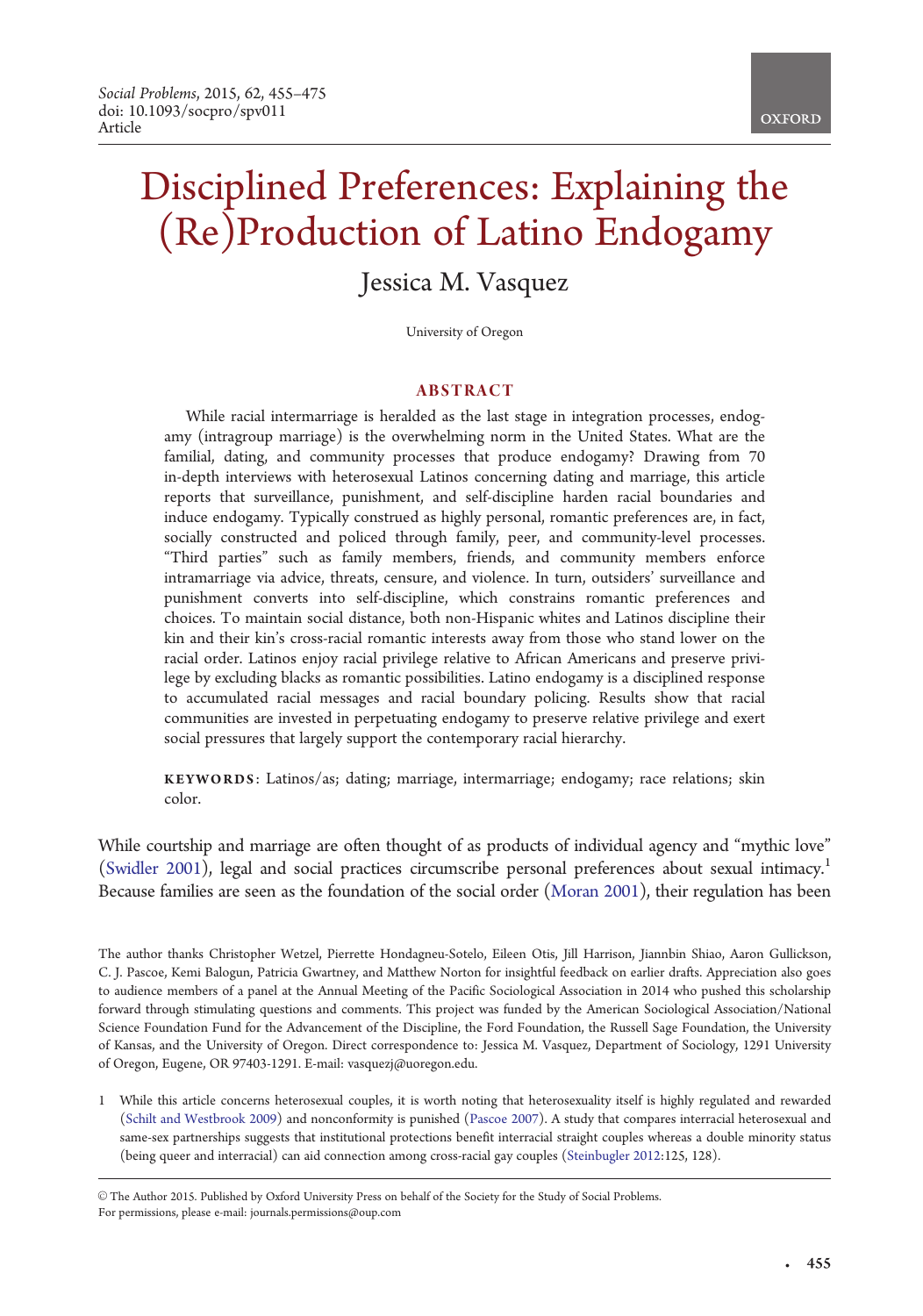"a primary means through which a racially divided and racist society has been maintained" [\(Dalmage](#page-18-0) [2000](#page-18-0):2). Historically, the state through the legal system orchestrated the marriage and reproductive pool by excluding certain national origin groups from the country (Haney López 1996). Similarly, antimiscegenation laws sought to prevent racial mixing and "to protect 'whiteness'" ([Root 2001](#page-19-0):35). Although anti-miscegenation laws were struck down in 1967 ([Kennedy 2003](#page-18-0)), intermarriage rates remain low, moving from "nearly nonexistent to merely atypical" [\(Taylor, Funk, and Craighill 2006](#page-20-0):1). If race did not undergird societal organization, cross-racial intimacy would be far more common.

Today, race continues to organize intimate relationships. Despite a decline in racial endogamy in the twentieth century, race persists as the most powerful division in the marriage market [\(Rosenfeld](#page-20-0) [2008\)](#page-20-0). Endogamy (intragroup relations) is commonplace, reflected by 87 percent of people in the United States marrying within their own racial category [\(Bean and Stevens 2003](#page-18-0); [Lee and Bean](#page-19-0) [2010\)](#page-19-0). In 2008, the intermarriage rates for native-born Americans were 7.1 percent for whites, 17.4 percent for blacks, 72.5 percent for Asians, and 52.5 percent for Latinos [\(Lee and Bean 2010:](#page-19-0)87). Latino endogamy persists (61.1 percent in 2005 [\[Rosenfeld 2008](#page-20-0):12]) despite immigrant families residing in the United States for generations ([Telles and Ortiz 2008](#page-20-0):265). In 2010, a mere 4.3 percent of married couples contained one Hispanic and one non-Hispanic, these intermarriages concentrated in Western states ([Lofquist et al. 2012:](#page-19-0)17; [Rosenfeld 2002](#page-19-0)).

Low incidence of intermarriage is consequential: sociologist [Robert Merton \(\[1941\] 2000\)](#page-19-0) observed that endogamy "is a device which serves to maintain social prerogatives . . . within a social group. It helps prevent the diffusion of power, authority, and preferred status to persons who are not affiliated with a dominant group" (p. 483). Low intermarriage is problematic because it instantiates monoracial families as the norm, leaving racially mixed families to appear aberrant [\(Childs 2005;](#page-18-0) [Rockquemore and Henderson 2010\)](#page-19-0). Moreover, racial endogamy concentrates material and symbolic privilege or disadvantage, deepening a gulf between racial categories.

Fueled by both immigration and births, the Latino population is growing more rapidly than the white or black population [\(Passel, Livingston, and Cohn 2012\)](#page-19-0). Hispanics account for nearly 17 percent of the U.S. population, blacks amount to 13 percent, and non-Hispanic whites stand at 63 percent [\(U.S. Census 2012\)](#page-20-0). Beyond their demographic importance, Latinos are a significant case because of their position in the "racial middle" ([O'Brien 2008\)](#page-19-0), their marriage patterns portending whether they will eventually become "whites," "honorary whites," or part of a "collective black" category ([Bonilla-](#page-18-0)[Silva 2003](#page-18-0); Haney López 1996; [Lee and Bean 2010](#page-19-0); [Marrow 2011](#page-19-0)). Some argue that higher intermarriage rates between non-black racial minorities (Latinos and Asians) and whites than blacks and whites signals that the boundaries of whiteness are expanding to include formerly excluded groups ([Lee and](#page-19-0) [Bean 2010](#page-19-0); [Yancey 2003](#page-20-0)). However, while Latinos may see more cultural similarities between their group and whites than blacks [\(Lee and Bean 2010](#page-19-0)), I challenge the assumption that higher rates of Latino/white intermarriage than black/white intermarriage translates to Latinos moving up and out of the racial middle. When intermarriage is used a barometer of assimilation ([Gordon 1964](#page-18-0)), a way to infer integration with the dominant racial group, scholars miss an opportunity to theorize meso-level processes that racialize Latinos as non-white and divert them away from intermarriage.

Persistently low intermarriage rates leads to these questions: Why does high racial endogamy persist in an era without legal proscription? And, how do groups constitute themselves and entrench racial divisions through interactional practices? By drawing on retrospective interviews from racially intermarried and intramarried couples that involve at least one Latino person, I demonstrate the social pressures that bear on intimacy and argue that what we conceive of as personal preferences are actually socially constructed and reinforce the racial hierarchy. My chief argument is that the selection of a marriage partner is circumscribed by what I call disciplined preferences. Disciplined preferences are internalized romantic tastes that are produced through racialized social practices—including violence, threats, censure, and advice—that condition Latinos to date and marry intraracially. [Heather](#page-18-0) [Dalmage \(2000\)](#page-18-0) uses the term "border patrolling" to denote how meso-level actors such as families, peers, and the community affect individual choices. I demonstrate how border-patrolling practices are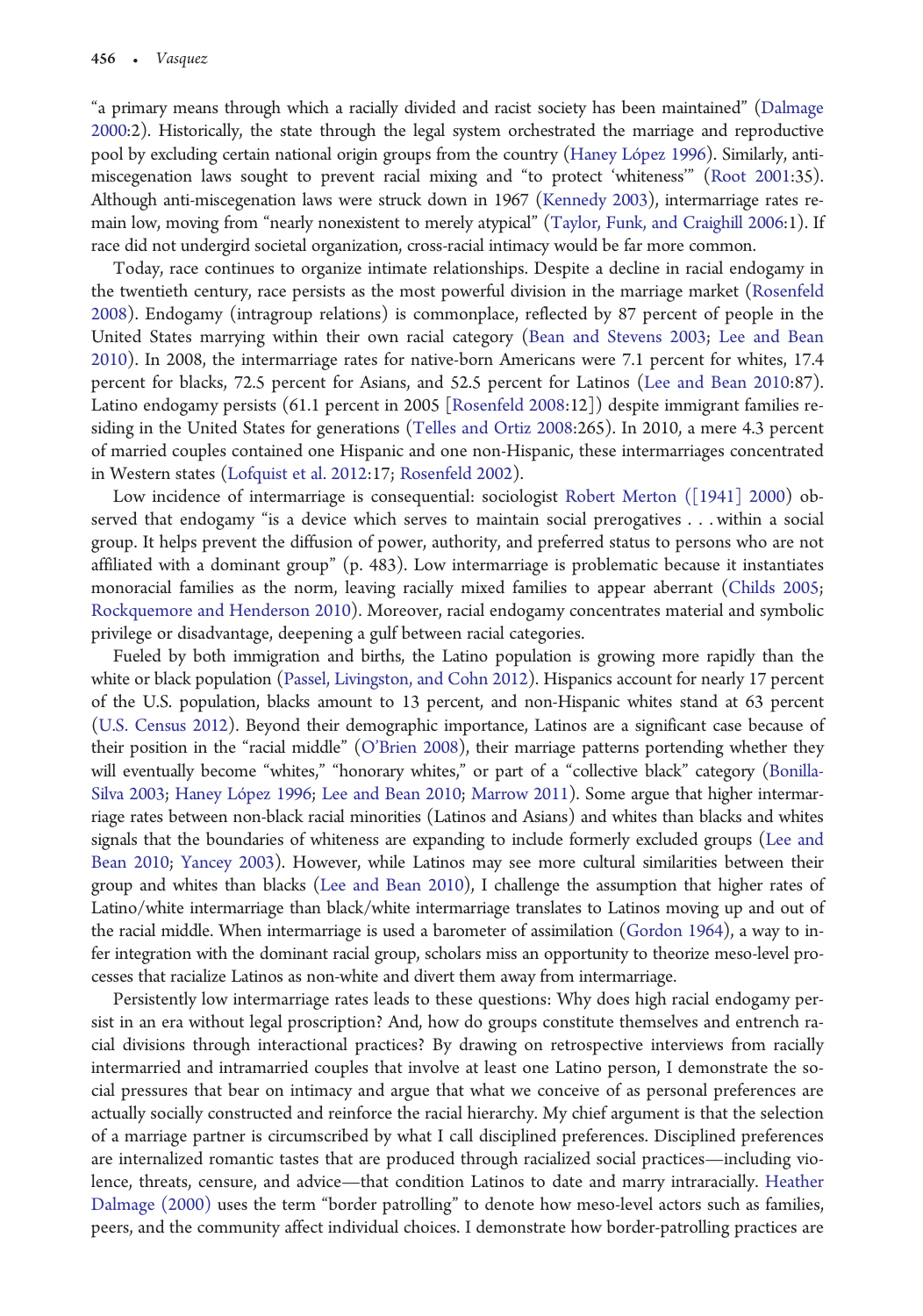internalized as self-discipline and reproduce endogamy. I also use the concepts of surveillance, punishment, and self-discipline to explain the continued high level of racial endogamy in a social system where intermarriage is legal.<sup>2</sup> The mechanisms that enforce endogamy include: family surveillance, violence or threats from an in-group or out-group, group stereotypes, and notions of cultural fit.

#### EXPLAINING ENDOGAMY: BORDER PATROLLING BY THIRD PARTIES

Residential segregation is strongly related to endogamy [\(Landale, Oropesa, and Bradatan 2006;](#page-19-0) [Rosenfeld 2009;](#page-20-0) [Stevens and Swicegood 1987\)](#page-20-0), dividing populations by race and class, thereby limiting interracial contact and possibilities for romantic liaisons. Due to the "sheer force of propinquity" [\(Alba and Nee 2003:](#page-18-0)99), ethnic neighborhoods foster endogamy, whereas intermarried couples are more often located outside of ethnic neighborhoods (Alba, Jiménez, and Marrow 2014; [Telles and](#page-20-0) [Ortiz 2008](#page-20-0)). Spatial isolation reduces the chances of meeting and becoming intimate with outgroup members and yet socialization practices and bias may also be operative [\(Kalmijn 1998\)](#page-18-0). How racial prejudice and informal sanctions perpetuate segregation and endogamous pairings deserves greater analytic attention ([Kreager 2008](#page-18-0)).

In part due to spatial separation, Hispanic intraracial dating and marriage rates remain high, especially in regions with a large supply of Hispanics that offer both native and foreign-born mates, minority group size inversely related to out-marriage rates ([Landale et al. 2006;](#page-19-0) [Lichter et al. 2007;](#page-19-0) [Qian](#page-19-0) [and Lichter 2007,](#page-19-0) [2011\)](#page-19-0). Latino interracial marriage increases with generations in the United States [\(Chavez 2008;](#page-18-0) [Landale and Oropesa 2007](#page-19-0); [Murguia 1982](#page-19-0); [Telles and Ortiz 2008](#page-20-0)), as well as across time periods since 1970 ([Rosenfeld and Kim 2005\)](#page-20-0).<sup>3</sup> While this macro-level demographic argument is relevant, so too are family and community-level border patrolling practices that discipline individuals to perceive degrees of appropriateness linked to different racial groups.

Symbolic boundary literature shows that individuals and groups use moral discourses to maintain group worth, to position one group above others, and to guard against the erosion of advantage [\(Lamont and Molnar 2002](#page-18-0); [Roth 2012](#page-20-0); [Sherman 2009\)](#page-20-0). Endogamy is a boundary that maintains social closure, prohibits others' access to valuable resources, and is encoded in representations of social life that construct interracial relations as deviant [\(Childs 2009\)](#page-18-0). If the objective of boundary work is to differentiate a group from others [\(Roth 2012\)](#page-20-0), intraracial sexual relations are a powerful tool to enforce social closure and visibly perpetuate, through monoracial families, group cohesion. Endogamy is the ultimate symbolic boundary enforcer in that it "support[s] the social structure by helping to fix social distances . . . between groups" [\(Merton \[1941\] 2000:](#page-19-0)483). I propose that a cogent way to explain endogamy is to link the structural argument of segregation with community-level enactments of boundaries. The question then becomes: How do people enforce and internalize the social edict of intramarriage?

Expanding on the classic explanations of residential segregation and symbolic boundaries, I demonstrate how endogamy is policed through informal, interpersonal border patrolling. "Border patrolling" is a form of discrimination that stems from "the belief that people should stick to their own, taking race and racial categories for granted" ([Dalmage 2000:](#page-18-0)42). Boundary surveillance perpetuates the myth of group homogeneity, punishes boundary crossers, and may be internalized to limit transgressions. In his seminal piece on intermarriage and homogamy, [Matthijs Kalmijn \(1998](#page-18-0):400) theorizes "third parties," namely family, the church, and the state, as powerful actors that discourage exogamy because of threat to group cohesion. Building on [Kalmijn's \(1998\)](#page-18-0) assertion that empirical

<sup>2</sup> I use [Foucault's \(1995\)](#page-18-0) concepts of surveillance and discipline as a starting point, though our definitions of discipline vary significantly. Whereas Foucault theorizes that subjectivity is produced through disciplinary power, I maintain that subjects understand external disciplinary actions and restrictions as social facts and largely conform accordingly. In my usage, subjects do not necessarily believe in their circumscribed social power, their subjectivity more removed from the disciplinary process than Foucault theorized.

<sup>3</sup> These generation and period findings are distinct from age; individuals are decreasingly likely to be in an interracial relationship as they age from 18 to 35 years old [\(Joyner and Kao 2005:](#page-18-0)536).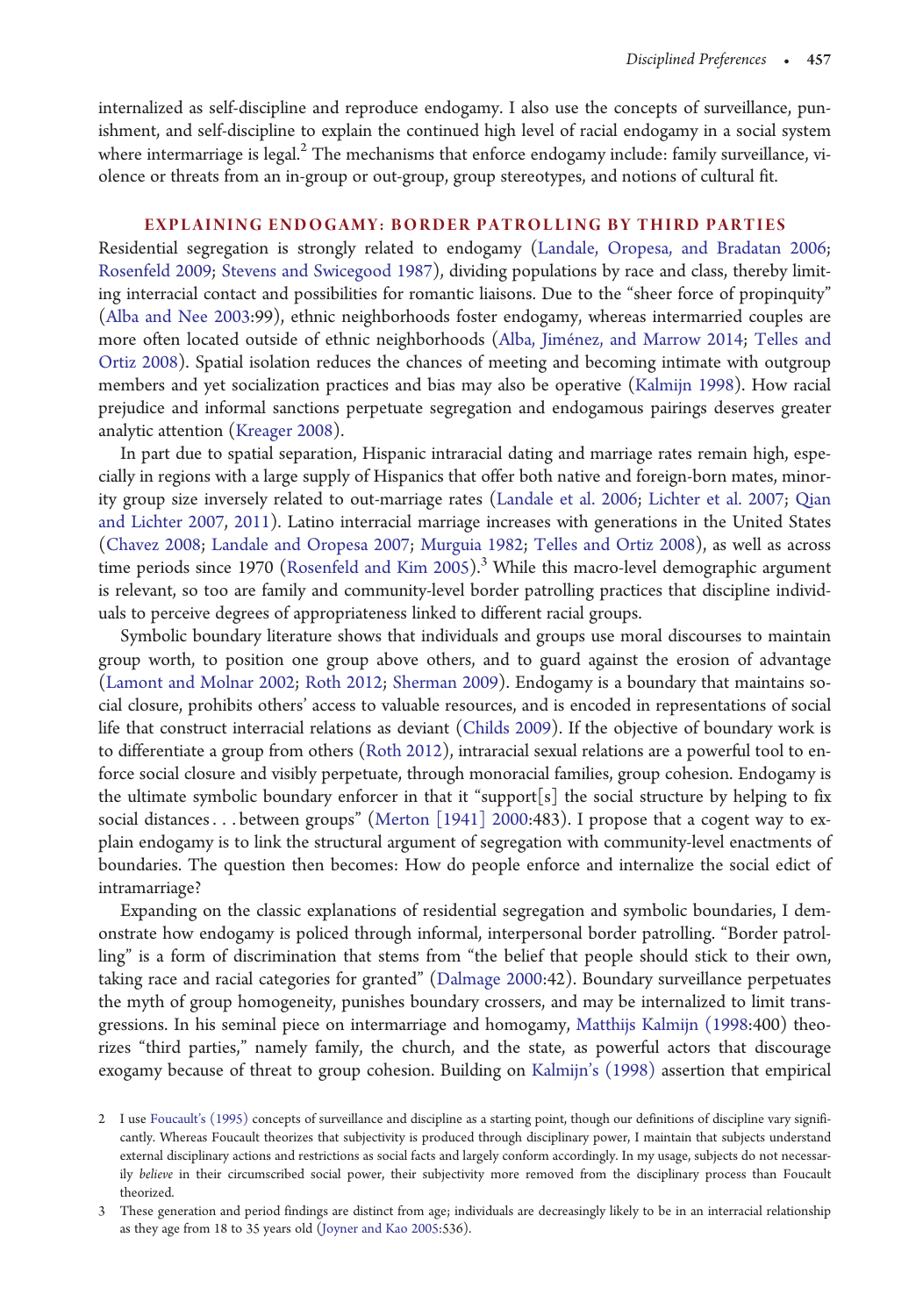research on third-party control provides too little information on "what these parties in fact are doing" (p. 418, emphasis added), this article elaborates how intraracial and interracial exchanges support endogamy and preserve group positions in the racial hierarchy. Previous research has not sufficiently analyzed the mechanisms that discourage intermarriage and focuses principally on black/ white couples [\(Childs 2005](#page-18-0); [Dalmage 2000;](#page-18-0) [Root 2001](#page-19-0); [Steinbugler 2012](#page-20-0); [Twine 2010\)](#page-20-0). This article addresses the limitations of prior research: it details the social processes that systematically undermine intermarriage and it moves beyond the black/white divide to examine Latinos.

My theoretical proposition is to explain racial endogamy by demonstrating how meso-level social forces, including family, peer, and community, construct individual subjectivities and actions. Borrowing from social psychologist [Kay Deaux \(2006:](#page-18-0)4), the meso level is "a point of focus that links the individual to the social system" where social interaction takes place. Family- and communityenforced surveillance as well as self-discipline—the internalization of societal power—help explain the continued high level of racial endogamy in a social system where intermarriage is legal. Violence and intimidation have been historically effective deterrents to intermarriage as "groups actively police each other to ensure that domination is maintained" by means of "threats of violence or actual violence" [\(Childs 2009;](#page-18-0) [Collins 2008:](#page-18-0)267; [Hodes 1997\)](#page-18-0). Focusing on the interactional level of analysis is crucial because race is "performative. . . [racial and] ethnic boundaries . . . constituted by day-to-day affirmations, reinforcements, and enactments of . . . differences" ([Nagel 2000:](#page-19-0)111, emphasis in original). This article fleshes out the interactional mechanisms by which third parties, such as family, peers and community, engrave racial and sexual boundaries.

Using an intersectionality framework aids in the interpretation of how interactional, mesolevel border patrolling tactics vary by axes of difference such as gender, region, skin color, and generation. As [Patricia Hill Collins \(2008\)](#page-18-0) argues, "oppression cannot be reduced to one fundamental type . . . [instead] oppressions work together in producing injustice" (p. 21). From this intersecting oppressions perspective, we can better understand how surveillance, policing, and regulatory and punishment techniques vary according to salient social features. In what follows I demonstrate how border-patrolling mechanisms (family surveillance and censure, violence and threats of violence, group stereotypes, and ideas about cultural fit) operating at the meso level may vary according to social location and yet produce conformity. Reacting to family and community pressures, most individuals discipline their intimacy preferences and "choose" to abide by the convention of same-race romances.

#### METHODS

This article draws from 70 in-depth, life history interviews with heterosexual Latinos in endogamous and exogamous marriages and their adult children living independently. I include both partners in Latino intramarriages but only Latino partners of intermarriages for, while they married exogamously, their dating histories and counsel to their children concerning marriage is useful information. These data are drawn from a larger comparative project on dating and marriage histories among Latinos and their partners.

Of the 70 Latino interviewees, 29 are men whereas 41 are women. Sixty-five are married, four are divorced, and one is single/never married. Six adult children of married interviewees (one single/ never married, three married, two divorced) were interviewed about their romantic lives, allowing me access to intergenerational family narratives of race. All interviewees self-identify as Latino; 56 are U.S. born and 14 are foreign born.

The sample is predominantly comprised of people with Mexican ancestry. Of 70 interviewees, 49 are monoethnic Mexican American, 13 are multiethnic Mexican American (10 with white parentage and 3 with Native American parentage), and 8 have other Latin American ancestry. My field sites in the Southwest and Midwest yielded a largely Mexican American set of interviewees, which reflects the Mexican-origin population's majority share of the U.S. Latino population (63 percent in 2010) as well as their concentration in these regions [\(Lopez and Dockterman 2011\)](#page-19-0). That most interviewees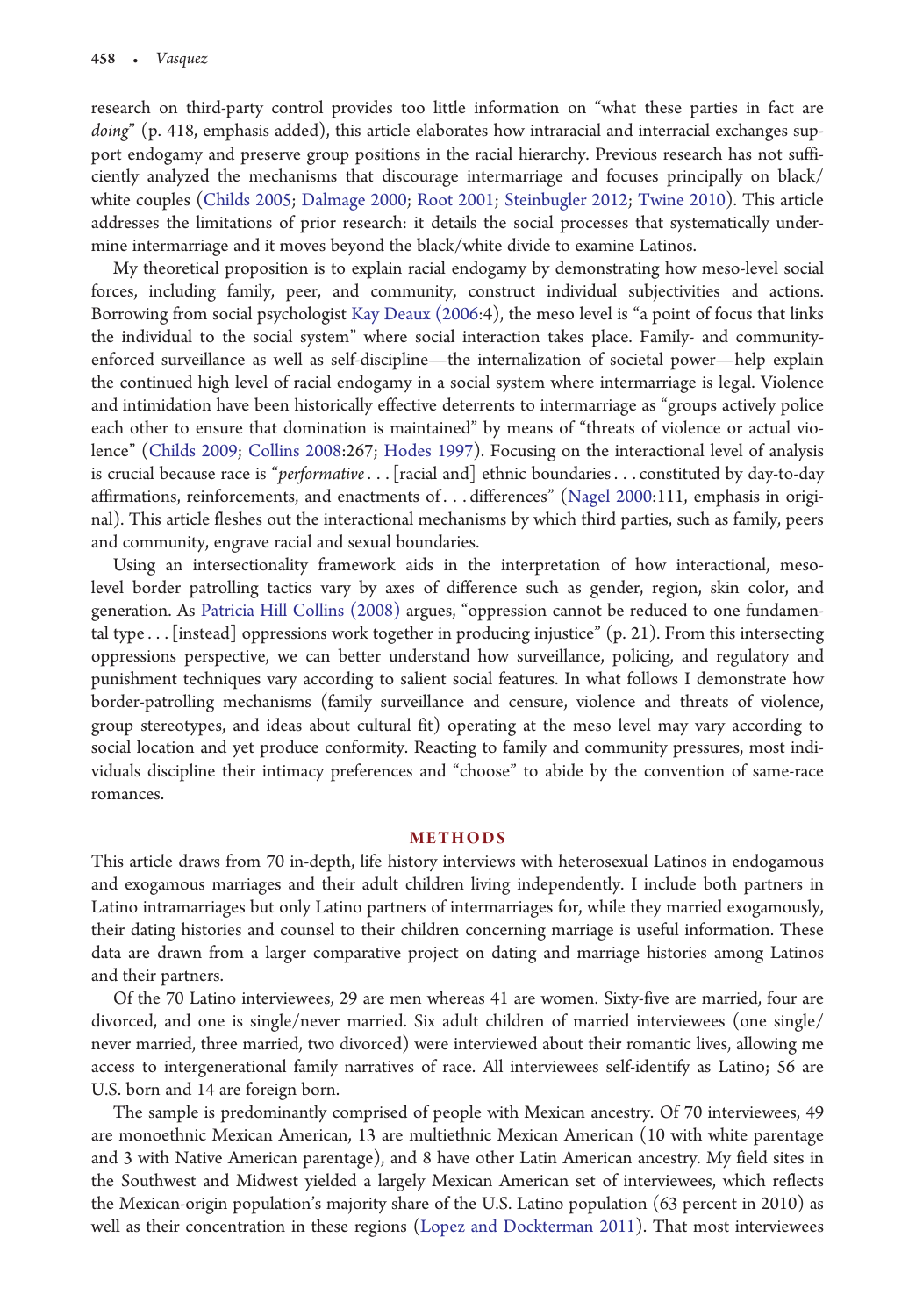are Mexican origin may not reflect the experiences of Latinos from other regions, and particularly those from the Caribbean who may have African ancestry. To ascertain how skin color may affect dating and partnering experiences, I created a skin color measure and coded interviewees according to a five-point scale (1 = racially white appearance; 2 = light-tan; 3 = medium-tan; 4 = dark-tan; 5 = racially black appearance). I selected one picture of a Latino celebrity from the Spanish-language People magazine website<sup>4</sup> as the exemplar for each skin color code. This skin color measure does not account for physical features such as facial characteristics or hair texture. I then assigned each interviewee the skin color code that corresponded to their skin tone. While the racial heritage of the Mexican-origin population is itself mixed, including European, indigenous, and African ancestry [\(Ortiz and Telles 2012\)](#page-19-0), the interviewees are predominately light- and medium-skinned Latinos, limiting my findings to these populations (see [Table A1](#page-17-0) in the Appendix for characteristics of interviewees).

Interviewees range in socioeconomic status, as measured by education and individual income, though the bulk are middle class. Nineteen percent have a high school degree or less, about half of them have some college or a college degree, and 30 percent have a graduate degree. Individual income measures follow suit with 20 percent below \$30,000, approximately half of the interviewees in the mid-range \$30,000 to \$70,000 brackets, and 26 percent above \$70,000.<sup>5</sup> While a range of class statuses are represented, about half of the interviewees are middle class, with less representation from lower and upper class strata. Implications of this mild skew may be that prohibitions against interracial intimacy work differently for lower-class and higher-class individuals [\(Fu 2001](#page-18-0)).

Latino interviewees are involved in three types of partnerships: Latino/Latino intramarriage, Latino/white intermarriage, and Latino/non-Latino minority intermarriage (including Asian Americans, African Americans, and Native Americans). Forty-seven interviewees are in the Latino/ Latino intraracial marriage category (3 divorced), 16 Latinos are in the Latino/white intermarriage category (2 divorced), and 6 Latinos are in Latino/non-Latino racial minority intermarriage category. I purposely oversampled intramarried Latinos because their perspectives are crucial to the topic of endogamy. There is near parity of interviewees across field sites: 36 interviewees are located in Los Angeles County, California and 34 are located in the northeast region of Kansas (Topeka, Lawrence, and Kansas City). More intramarried Latinos hail from California (32 of 47) whereas more Latinos intermarried with whites reside in Kansas (13 of 16). This unevenness likely reflects the distinct "marriage markets" that ensue from the concentration of Latinos in Los Angeles County and the predominance of whites in northeastern Kansas.

The rationale for selecting California and Kansas is to compare a traditional migration gateway that borders Mexico and boasts a racially diverse population with a predominantly white state distant from the border. California's population is 39.4 percent non-Hispanic white, whereas Kansas' population is 85 percent non-Hispanic white, and the nation's population is 63 percent non-Hispanic white. The nation is comprised of 16.9 percent Hispanic persons (of any race) whereas California, at 38.2 percent Hispanic, is over double that figure and Kansas, at 11 percent Hispanic, is well below the national percentage ([U.S. Census 2012\)](#page-20-0). Regional comparisons can yield information concerning the importance of place, from the salience of immigration patterns to race relations (Jiménez 2010; [Marrow 2011\)](#page-19-0).

Initially I recruited interviewees through community institutions such as Latino organizations, high schools,<sup>6</sup> Catholic churches, and professional contacts. I also recruited intervieweees using snowball sampling by asking interviewees to identify potential interviewees. These recruitment methods elicited referrals from different social networks, which diversified the pool of interviewees. Thirty-six

- 4 Last retrieved May 28, 2015 [\(www.peopleenespanol.com/](www.peopleenespanol.com/)).
- 5 I did not systematically collect class background data from interviewees' youth. To the extent I have this data, I draw on it in the empirical sections.
- 6 I sought out students who identified as (part) Latino and interviewed them and their parents. I excluded the high school students in this article but retained their parents.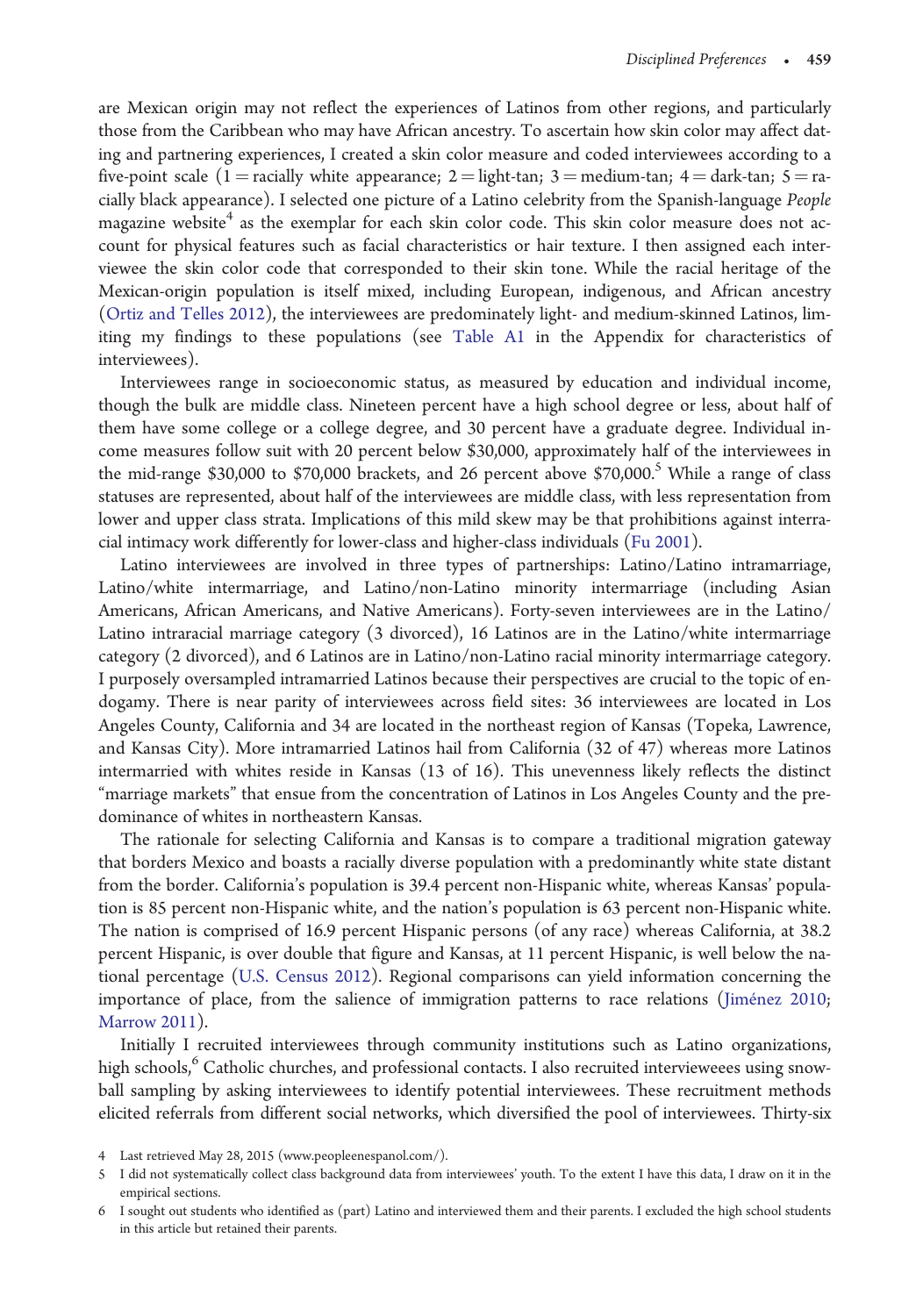interviewees were recruited through snowball sampling, and the rest by referral from Latino organizations (11), high schools (6), Catholic churches (2), and professional contacts (15).

Interviews were conducted in person at a location of the interviewee's choice, usually their home, workplace, or a public coffee shop. Most interviews were individual and in those instances in which I interviewed marriage partners separately, I kept information from the first partner interview confidential. I interviewed three couples jointly at their request. These interviews took on more dynamic forms as couples sometimes prodded each other's memory, asked each other to fill in details, or suggested that the spouse tell me a particular story. As a token of appreciation, I paid each interviewee \$20.00. All names have been replaced with pseudonyms that correspond to interviewees' Hispanic or Anglophone first and last names.

In-depth interviews allow for discovery, complexity, and unexpected insights that emerge from people's narratives ([Chambliss and Schutt 2012](#page-18-0)) and thus were appropriate for my research. Openended questions allowed interviewees to reply at length on meaningful points and a semistructured interview protocol allowed me to pursue themes. I used a life history approach, inquiring about interviewees' racial background, identity claims, natal family, dating history, marital family, childrearing strategies if they were parents, and cultural practices. The interview protocol was sharpened over time, a process of "progressive focusing" [\(Chambliss and Schutt 2012](#page-18-0)) wherein conducting interviews provides insight into which questions are crucial and others that need to be added to access pertinent themes. This process of "discovery" and progressive focusing hones the interview schedule and leads to conceptual categories that I used during data analysis. One methodological difficulty with this type of research is asking people to retrospectively assign thoughts, feelings, or motivations to past actions. While answers may shift over time, I was interested in how people articulated the process of making marriage decisions, which I tapped into within the limitations of a cross-sectional research design.

All interviews were tape-recorded and transcribed verbatim. Field notes written after each interview captured personal affect that gets lost in written transcripts as well as any pertinent information such as an interviewee's physical appearance, demeanor, and tone during the interview. In addition, field notes include descriptions of neighborhood, home décor, and family interactions observed during the interview.

I used an inductivde approach to analyze the data ([Glaser and Strauss 1967](#page-18-0); [Strauss 1987\)](#page-20-0), allowing for categories to emerge from the data upon analysis, as opposed to approaching data analysis with preconceived categories. I used Dedoose, a qualitative data analysis software program that allows researchers to code sections of interview material based on keywords and themes. During the coding process, I identified common patterns and exceptional cases as well as key quotations that illustrate prominent themes. I also wrote analytic memos on the similarities and differences across cases and searched out repeated themes as well as departures from trends. Interviews were grouped according to emergent themes.

On a reflexive note, my social position as a Latina who is half Caucasian and half Mexican American likely facilitated access to the population studied. Most interviewees were remarkably open with me, yet the topic of sexuality was treated differently by gender: women spoke more liberally and explicitly about sexuality, in particular sex acts or sexual assault, whereas men were more reserved in discussing sexuality, sometimes chuckling uncomfortably. I suspect the difference in demeanor and topics covered was due to my gender and presumed heterosexuality.

# THE (RE)PRODUCTION OF ENDOGAMY

Analysis of the data yielded four main findings that collectively demonstrate the production of endogamous partnerships. First, I show how residential segregation limits dating options and shapes preferences by restricting the field of possibilities. Second, I show how Latinos discipline their preferences away from whites by internalizing punishment and interpreting whites as "incompatible" mates. Third, I examine how white parents discourage their children's interracial relationships with Latinos. Finally, I illustrate how Latinos deploy anti-black prejudice to safeguard their position in an intermediate position in the racial hierarchy. I argue that disciplined preference is the result of racialized and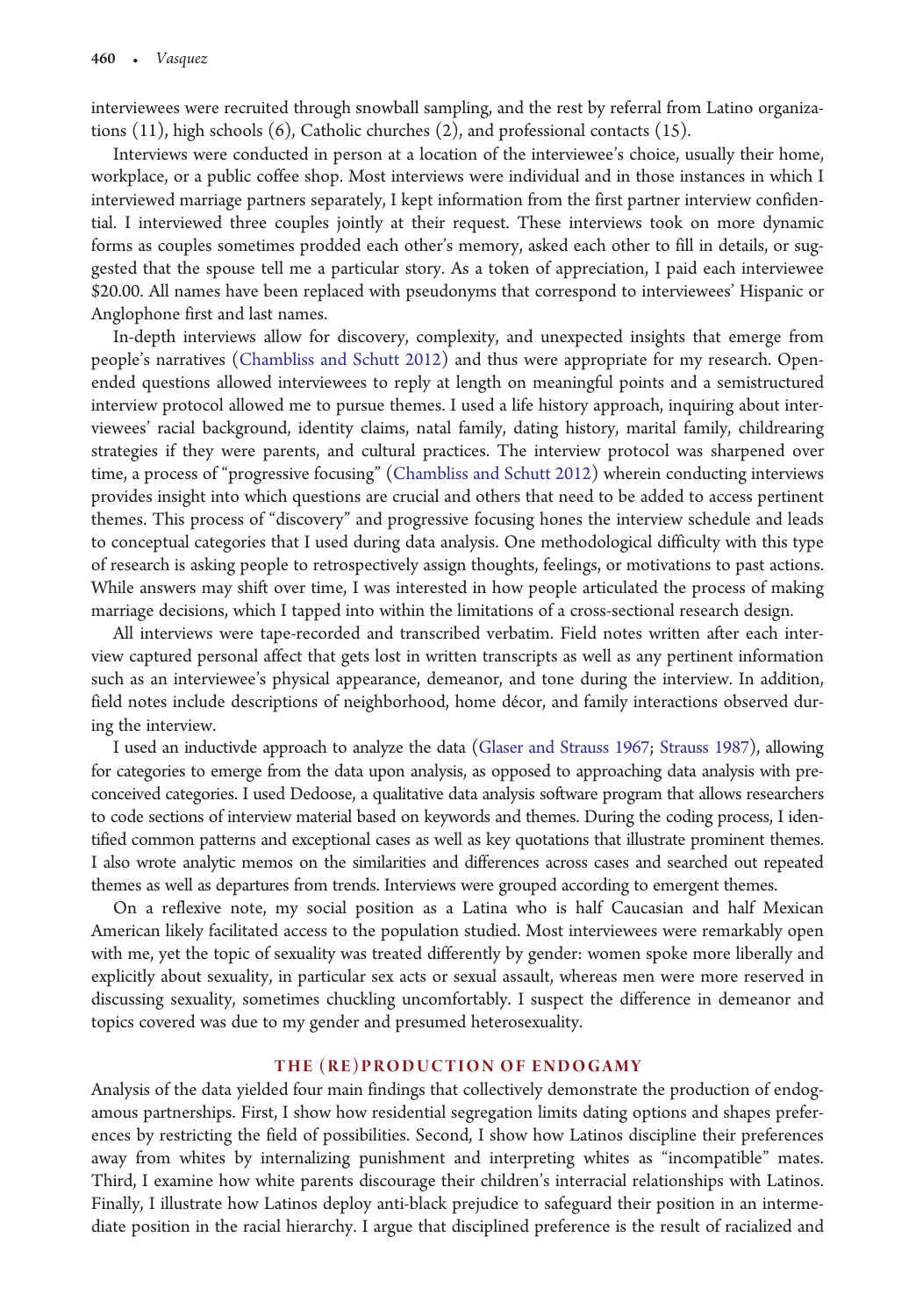gendered treatment of Latinos that punishes interracial intimacy and encourages racial endogamy. Just as this preference is disciplined, so too is it disciplining: this acquired preference shapes the self while simultaneously marginalizing subordinated racial out-groups.

#### Segregation and Socioeconomic Status

Endogamy is associated with both segregation and socioeconomic status: underclass Mexican Americans who do not attend college—and do not experience expanded marriage pools—but continue to live in segregated ethnic enclaves are unlikely to intermarry ([Landale et al. 2006](#page-19-0)). Due to spatial isolation, neighborhood public schools concentrate racially homogenous communities, delimiting dating options [\(Alba and Nee 2003](#page-18-0); [Lichter et al. 2007](#page-19-0); [Massey and Denton 1993;](#page-19-0) [Rosenfeld 2009\)](#page-20-0). Julia and Lisandro Quinonez, both Mexican American, agree that living in predominantly Latino East LA made endogamous romance seem inevitable. Julia remarked, "our high school was like 90 percent Latino  $\ldots$  my [dating] options were pretty limited [laughing]... Everybody was Mexican." Lisandro concurred, "Because everybody was Chicano or Latino in high school, it wasn't really a question." Residential segregation is not exclusively a California issue, as 46 year-old Cynthia Herrera-Redgrave from Kansas made clear: "When I was [in] high school I... [thought] I was gonna marry somebody who was Mexican . . . That's what I mostly [saw] around me." Neighborhood segregation naturalizes endogamous partnerships, shaping fields of vision in both a practical and cognitive sense. As Cynthia stated, "You wouldn't even think about it."

Thirty-six-year-old Vincent Venegas, who arrived in the United States from Mexico at age seven, lived amongst poor Mexican Americans and African Americans in Los Angeles in his youth. Residential propinquity shaped Vincent's understanding of racial boundaries and attractiveness: "I had several crushes on African Americans and Latinas . . . I didn't perceive the other races to find my race or myself attractive . . . I dated Latina and African American . . . We were close [in social] class." His gang affiliation limited his social circle and disciplined his preferences to include similarly lower-class non-white groups: "Since I was a gang member . . . the possibilities are even smaller. You encircle yourself in a little bubble of . . . gang life: the gang members and the gang girls. I built myself a smaller bubble and it contained me."

One of the poorer interviewees in his youth, who stopped his education at high school, Vincent's segregated adolescence was his "little bubble" that naturalized dating within his socioeconomic stratum. In a social environment that "contained" him, segregation supplanted the need for active discipline and shaped his notions of attractiveness and his marital outcome (he married a local Mexican American "party girl"). Residential segregation curtails dating options, this structural characteristic eradicating the need for meso-level discipline by making endogamous partnerships seem inevitable.

The least geographically mobile groups are endogamously married and, inversely, intermarriage is most common among the more educated classes [\(Alba et al. 2014](#page-18-0); [Kalmijn 1998](#page-18-0), [2010;](#page-18-0) [Spickard 1991;](#page-20-0) [Telles and Ortiz 2008\)](#page-20-0). Slightly more than half of my interviewees earned a college degree or higher, this higher educational and class status assuaging third parties' concerns around downward class mobility. College-educated individuals who dated interracially faced less discipline than their lower-educated counterparts. Not only did the college-educated experience expanded dating pools, they were usually removed from their family's sphere of influence, this independence tempering criticism [\(Rosenfeld 2009\)](#page-20-0). In contrast, interviewees without college education led more segregated lives with fewer opportunities for cross-racial dating. If the less educated crossed the color line, they faced harsher forms of discipline than their higher-educated peers because if dating "up," their low class status multiplied their disadvantage and unsuitability and if dating "down," they faced tighter social control by spatially proximate kin and peers.

Learned Incompatibility: Racialized Rebuffs, Failed Romance, and Familial Pressure Outside of segregated spaces, which structurally limit choice, repeated racializing and disciplining encounters teach Latinos to curtail their romantic options. These racist social forces meant to preserve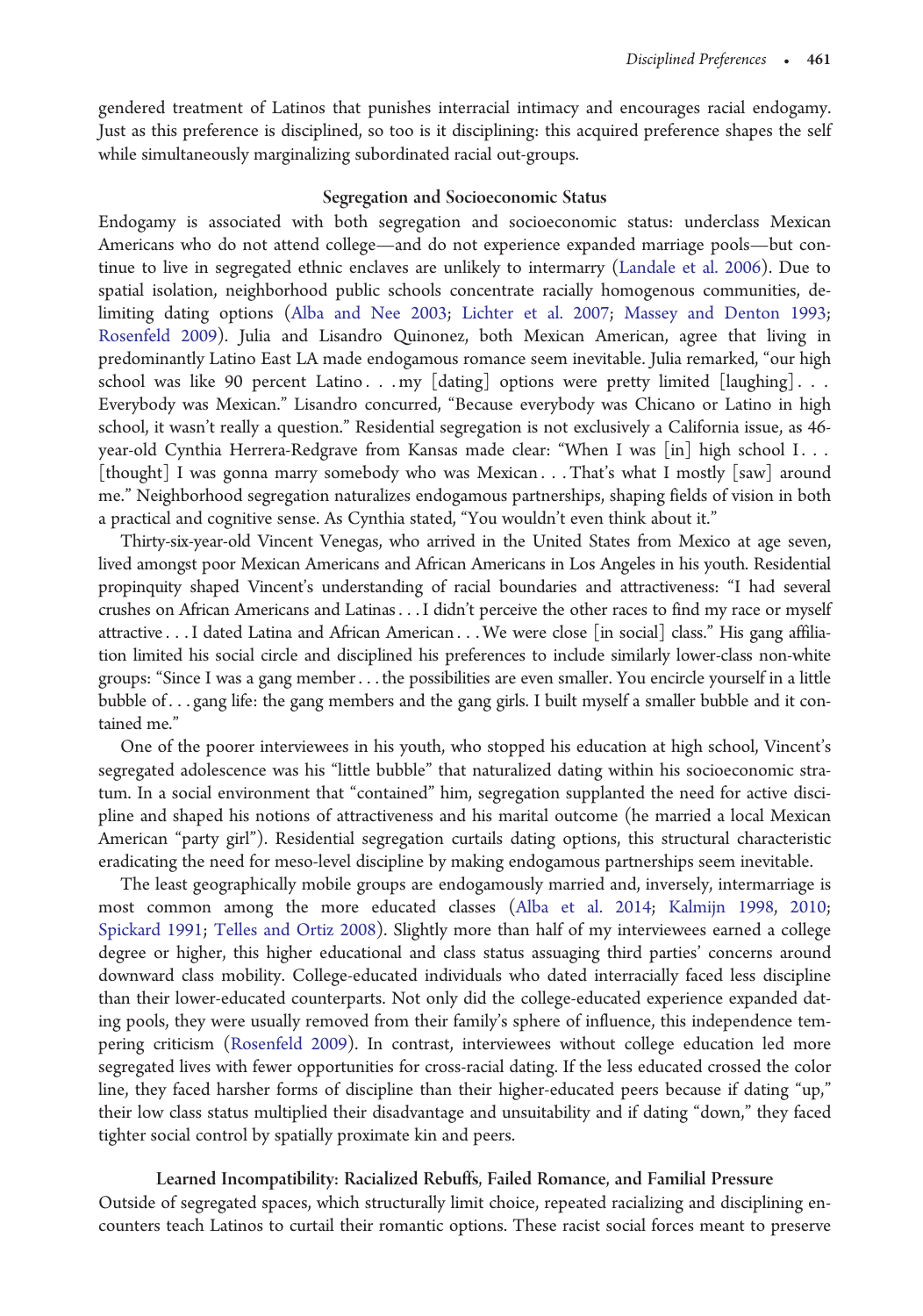white privilege accumulate to a learned incompatibility with whites, which Latinos nonetheless reinterpret as a "choice" to preserve their agency.<sup>7</sup> Repeated rejection taught Latino men and women to discipline their preferences in socially acceptable ways, and interviewees used a language of defeat ("it'll never work out") to explain their dim prospects with whites.

Latinos' learned incompatibility with whites results from displeasing interracial dating experiences. Omar Zelaya, a 48-year-old U.S.-born son of immigrants, internalized repeated racial messages from women who declined to date him:

I got along with white women fine. I had no problem with them. But, I used to shy away from them a little bit more . . . We couldn't be as readily acceptable to each other . . . Some of these white girls . . . didn't really pay attention to you . . . [they were] stuck up or arrogant . . . Maybe my accent gave me away . . . Some of them were . . . unfriendly [and] had the tendency to . . . brush you off.

Disregard from white women disciplined Omar to avoid situations that would likely incur rejection. Externally imposed discipline converted to internally imposed self-discipline when he withdrew from white potential dates to avoid shame. Mentioning his Spanish accent that may be misinterpreted to indicate foreign-born status (Jiménez 2010), Omar comprehended white women's insouciance as based on race or (incorrect) assumptions about his nativity. Since he "got along fine" with white women, he placed the onus on them for failed romance. When white women rejected him and status contamination in one move, Omar learned that they are not "readily acceptable to each other." After repeated interactions, Omar internalized the racial order, "shying away" from white women. He ultimately married a less educated Mexican national over whom he holds the power advantage.

Awareness of mainstream racism and sexism can inspire preference for intraracial romance [\(Nemoto 2009](#page-19-0)), and yet racialized rebuffs from whites function differently for men and women. Varying forms of gendered racialization play out in the dating realm: men are taught to view themselves as unattractive, menacing, and excluded, whereas women's dating encounters consign them to a sexualized, othered, and borderline-acceptable position ([Vasquez 2010\)](#page-20-0). Xochitl Velasco, a 39-yearold Mexican American from Kansas who is married to a Bolivian national, asserted that in-marriage avoids racialized and gendered stereotypes that she confronted in interracial romances with white men.<sup>8</sup> Xochitl desired to escape a problematic set of stereotypes white men held about Latinas, this learned incompatibility resulting from failed interracial romances. She found Latino men to be more suitable for her because they offer refuge from disconcerting stereotypes:

I always . . . knew I wanted to be married to a Latino. I always was partial to Latinos, boyfriends and everything...[In] college [I] started dating a white guy ...[and saw] differences between him and I...Some white men that are married to my Latina girlfriends...like the "Latina" spice" . . . They make fun of her accent. They think it's cute . . . They like that exoticness . . . I didn't ever like that. I don't want to be treated as an "other" in my relationship. I knew with Latinos there was never that "other" factor . . . I was just Xochitl Borges and there was nothing particularly Latina about me—I [did not] have to put on this Latina-ness or take it off...

Experience with racialized and gendered stereotypes disciplined Xochitl to conclude that whites were a mismatch and to desire Latinos. She learned from personal experience and observation that white men's exoticization of her would be alienating, her conclusion of incompatibility an acquired

<sup>7</sup> In discussion of spouse selection, most interviewees used the language of "choice." Although this terminology sounds like a rational choice—as if people weigh potential costs and benefits of romantic partnerships—many said they "just fell in love."

<sup>8</sup> By contrast, Asian American women view intermarriage with white men as a way to repudiate negative stereotypes from their own racial community ([Nemoto 2009](#page-19-0)).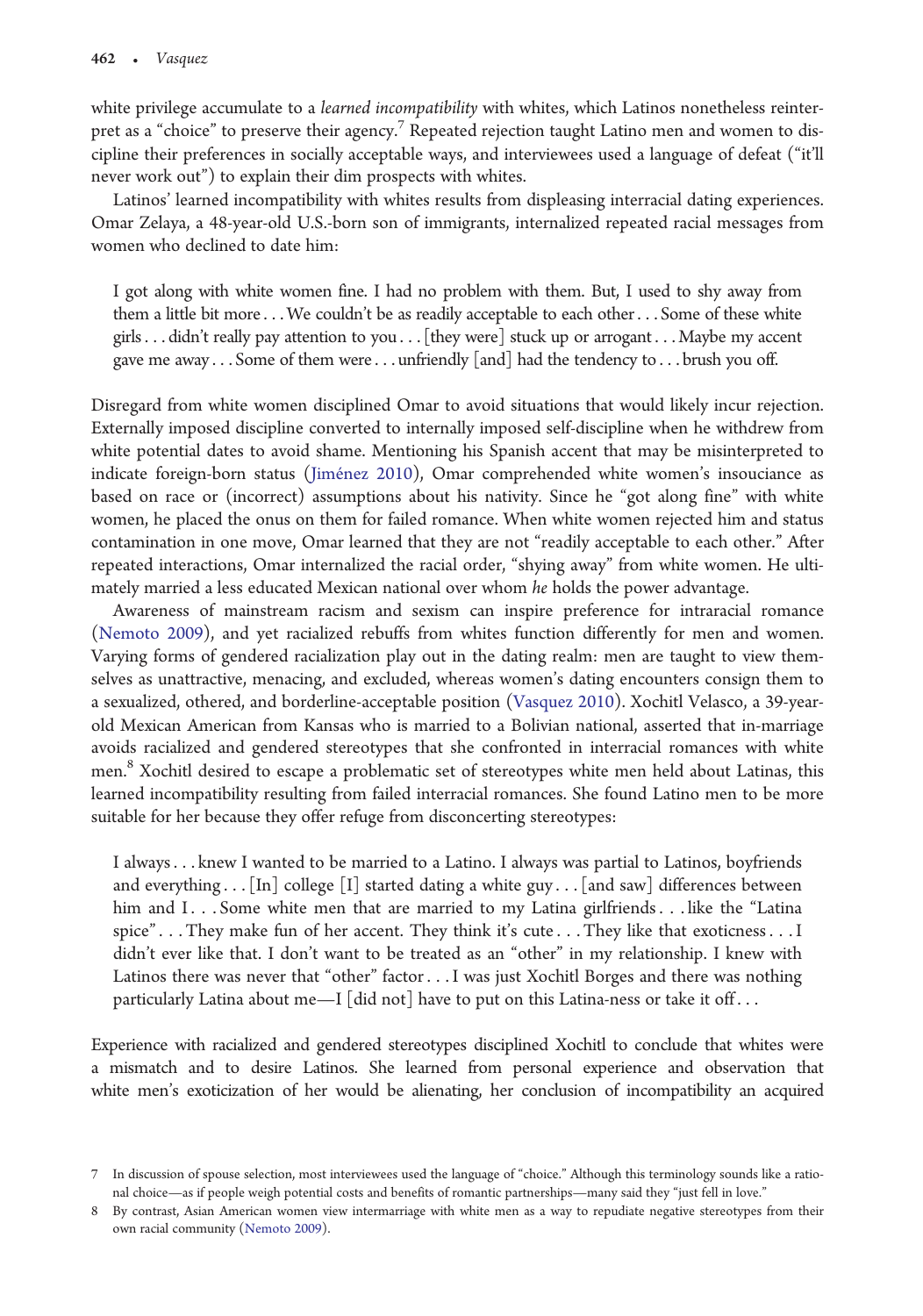perspective. With Latinos, she reasoned, she could avoid being "treated as an 'other'" in an intimate relationship.

Similar to Xochitl, Lydia Duarte, a Mexican American married to a Peruvian, excluded white men from her dating pool. Her preference for Latinos was based on her belief that white men seek a stereotype that she does not fit: "I've never . . . had a serious relationship with a white guy . . . I don't fit the bill." Lydia nevertheless had encounters with white men that unveiled their imagery of Latinas: "Some [white] men have said, 'Oh yeah, we love Mexican girls. You . . . are hot and spicy . . . ' I'm probably just too strong . . . " Given their perceptions of white men's imagery of Latinas, both Xochitl and Lydia determined white men to be incompatible mates and resisted their racialized understandings of Latina womanhood. They sought comprehension from Latinos who, while not free from their own perceptions of Latina femininity, are unlikely to hold the same brand of alienating stereotypes as white men.

Both white men's stereotypes and Latinas' reactions involve what social psychology refers to as a "category-based response," that is, "[reactions] to another person as an interchangeable member of a social group," most often occurring among groups in which one is not a member [\(Fiske 2004:](#page-18-0)398). In other words, a reaction to a specific individual is generalized to an entire group. In order to escape category-based responses from white men, some Latinas insulate themselves within their own ingroup, marrying Latinos. Just as white men prejudge them on the basis of their gender and race, so too do they prejudge white men. These Latina women employ group-based logic not only to create precautionary distance from white men but also to envision closeness with Latino men whom they presume possess compatible qualities based on racial similarity.

Disciplined preference does not rob individuals of agency. Instead, disciplined preference (whites as incompatible and Latinos as preferable) is self-protective, stemming from the need to preserve racial dignity and avoid misapprehension. Rob Esposito, married to a Mexican American/Native American woman, stated:

I knew I wasn't going to marry a white girl. I knew I was going to marry a Mexican or Indian girl . . . You . . . dated white girls for one reason and then you had the [Mexican American and Native American] girls you were going to marry (Laugh).

Holding different standards for dating and marriage is notable; some interviewees were adventurous in dating yet restrictive relative to marital prospects [\(Blackwell and Lichter 2004](#page-18-0)). Oscar Cota, a 44 year-old Kansan, used similar imagery to explain his dating patterns:

My [Mexican American] wife says, "you always wanted to go with the white girls because you knew they were easier." I . . . knew that I would marry a Mexican woman. Because when you think of family, being able to raise families, being good wives . . . and maybe [that is] stereotypical—good wives, good cooks—[but] . . . I always knew I would marry a Mexican woman.

"Heteronormative sexual stereotypes" such as these tap into ethnic cultures' "gender regimes" and are used to evaluate moral value [\(Nagel 2000:](#page-19-0)113). Stereotypes about white women as "easy" and Mexican women as "wifely" shape Latino men's marital preferences: these men pursue interracial sexual liaisons before engaging in a "winnowing" process ([Blackwell and Lichter 2004\)](#page-18-0) and selecting proper, endogamous marriage partners.

This dichotomous thinking about Mexican and white women is a sexualized way for Latino men to recuperate agency. Use of value-laden ascriptions of "family oriented" and "marriageable" valorize Latina women, denigrate white women who are off-limits, and rationalize the "choice" of endogamy. While dating and marriage are not entirely agent-centered processes, claiming the "choice" of endogamy rhetorically resists the confines of a socially constricted marriage market. Repeated encounters with whites coach Latinos to believe that they are only suitable for other Latinos, reproducing endogamy and maintaining the racial hierarchy.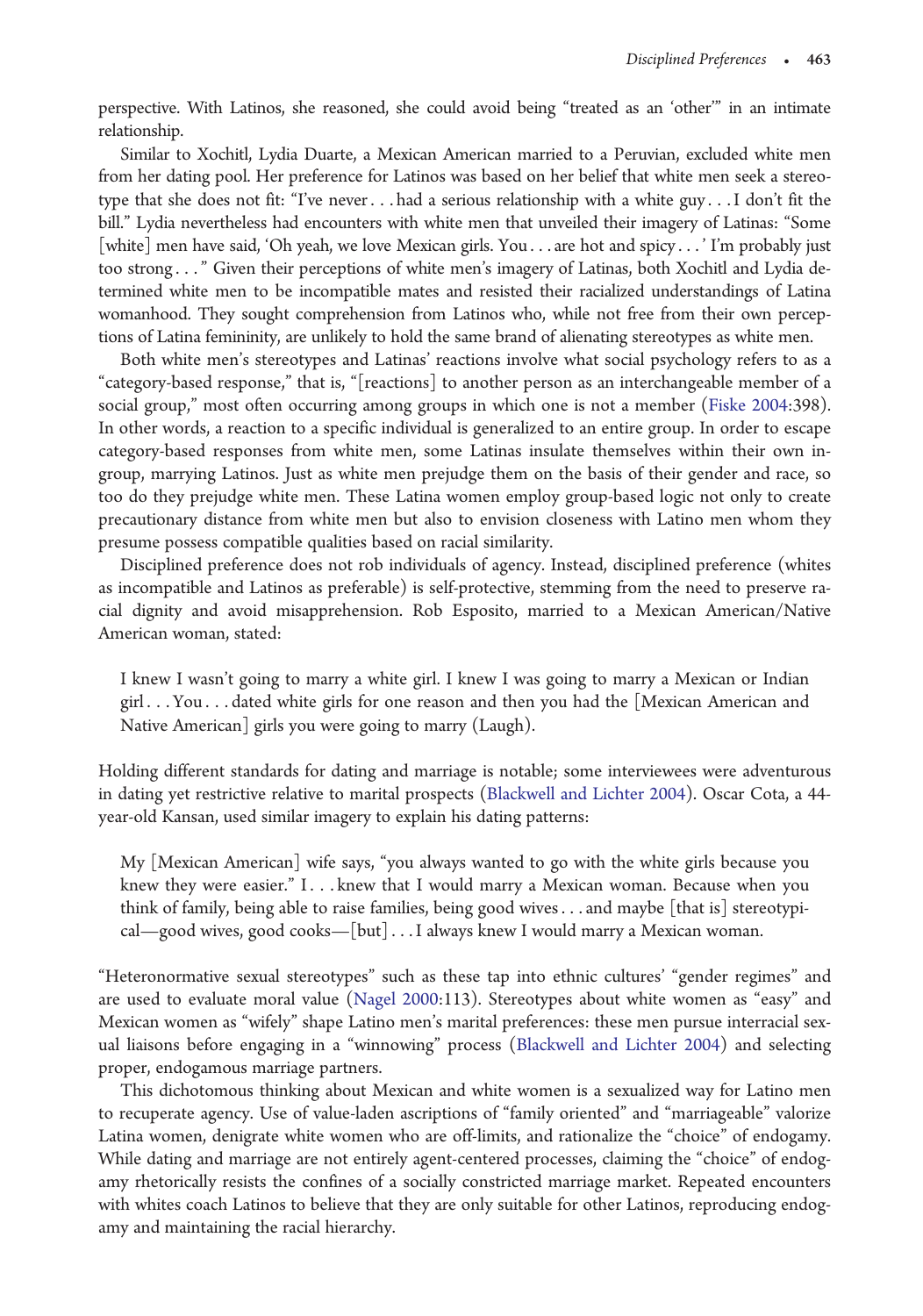# Preserving White Privilege: Anti-Latino Surveillance and Violence

White parents discriminate against Latinos through violence, threats, and exclusionary tactics in order to preserve their family's white privilege. Racialized and gendered stereotypes mark Latino men as agents of racial taint and white parents attempt to protect their daughters from becoming "unwhitened" ([Frankenberg 1993;](#page-18-0) [Twine 2010](#page-20-0)) whereas they view relations with Latina women as more acceptable ([Vasquez 2010](#page-20-0), [2011\)](#page-20-0). Accordingly, Latino men are punished more harshly than Latina women when dating whites. White parents' prejudicial (sometimes violent) messages about their children's Latino romantic interests encourage endogamy, this disciplining during adolescence having repercussions in adulthood. For example, in high school, Nathan Lucero, a Mexican American from Lawrence, Kansas who is now 51 years old, faced threats of bodily harm from his white girlfriend's father:

[She] was a brunette with green eyes . . . Her dad hated me. He didn't give me a chance 'cuz I was Mexican . . . I only met [her dad] once . . . She came out [when I arrived to pick her up] and said, "My dad wants to know if your car can outrun a bullet."

Such threats are an aggressive way to police the symbolic boundary between whites and Latinos. Nathan noted that he was driving a "decent car," preemptively asserting his financial stability and ruling out class status as the reason for the father's extreme measures. Coming from a similar class status, this interaction highlights the centrality of race, class status not serving as a protection against racism [\(Feagin and Sikes 1994\)](#page-18-0). While younger cohorts are more racially tolerant than older cohorts [\(Taylor et al. 2006\)](#page-20-0), white parents vigilantly police racial boundaries through surveillance and violence.

Historically, white women have been vigilantly guarded, their whiteness, reproductive capacity, and symbolic role as mothers of the nation at stake in intimate encounters [\(Collins 1991](#page-18-0); [Hodes](#page-18-0) [1997;](#page-18-0) [Kennedy 2003;](#page-18-0) [Root 2001](#page-19-0); [Yuval-Davis 1997\)](#page-20-0). In keeping with this gendered rationale, among interviewees, most reported incidents of violence were directed against minority men, mainly by relatives of white women reacting violently to cross-racial intimacy. Fifty-two-year-old Mexican American, Rob Esposito, also from Kansas, told a tale similar to Nathan's of white parents' prohibition against interracial dating. In this situation, both the girl and her brother who defended her were injured:

We were going to go to prom together . . . [but] her dad wouldn't let us date . . . She was pretty adamant about wanting to date me . . . Her dad [threw] her down the stairs . . . when they were fighting about it. [Her brother] intervened and . . . his dad pushed his head through a glass bookcase. All over me—because [her] dad was no way going to let [her] date a Mexican.

While the violence was not directed at a minority male, the action served to discipline romantic tastes and oversee white women's sexuality. Rob did not address whether this violence forced a breakup. In general, he stated, "[the girls] wanted to date me, their fathers were the problem." Given the categorical rejection coming from white girls' parents, he retrospectively called white girls "prohibited fruit."

White parents considered Rob a threat to their daughters—a source of hypermasculinity and status contamination—yet they lauded him as a star athlete. [Collins \(2004\)](#page-18-0) argues that the same minority masculinity that is deemed physically and sexually menacing is cheered when displayed as athletic prowess. White girls' parents approved of Rob in sports:

After a ball game . . . and scoring 25 points . . . I'd go into the local steakhouse . . . [and] parents . . . would order up a hamburger and fries and . . . paid for it . . . Even the parents that didn't want me going out with their daughters were like, "Great game!" Yeah, but when it came down to dating their daughter, it was . . . "we're not going to let you touch our daughters."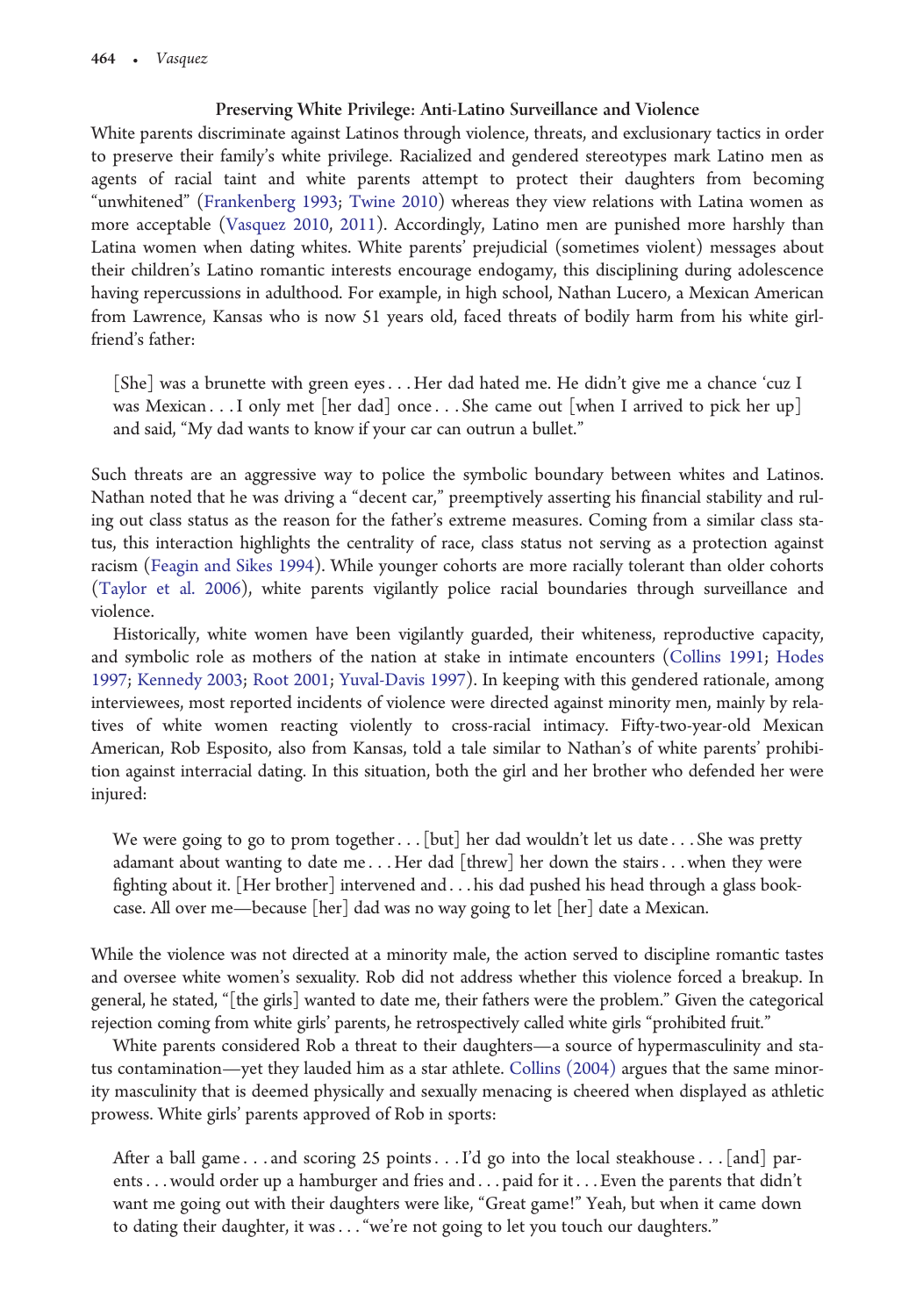Although praised for sports achievement, Rob encountered disapproval when dating white girls. These conflicting reactions—personal discouragement and public congratulations—show how white parents respond to Latino masculinity: they regulate it in the private domain that contains a white daughter's sexuality but applaud it in a public arena that requires sports skill. Especially in the Kansas context where whites drastically outnumber Latinos, border patrolling to prohibit whites from crossing the racial line is marked by threats and violence.

Region matters less for women than for men: while Latino men were victimized by physical, verbal, and symbolic violence in Kansas, women faced milder forms of rejection in California and Kansas. Latina women were subject to surveillance and racial slights by white parents of romantic interests. Forty-one-year-old Californian Corrina Nuñes's Hispanic identity cost her a boyfriend:

A [white] young man [I was dating] came to school one day and completely avoided me . . . His brother had gotten mad at him . . . told his father that he was dating a Hispanic girl and his dad beat him up.

Parents who police the color line when their children were open to romantic boundary crossing show how age, time period, and generation play a role in boundary maintenance [\(Taylor et al.](#page-20-0) [2006\)](#page-20-0).

Similarly, confronting white parents' prohibition against their white sons dating a Latina, 41-yearold Kansan Noelle Puente was affronted by her prom date's parents who refused to meet her. Noelle related her white prom date's parents' rejection:

You know how it's customary that you meet the parents and you take pictures? His parents didn't want to meet me because I was Mexican . . . I think that that's a pretty important one [life lesson] . . . When you talk about good enough . . . I do think a person associates . . . that with worth . . . I met his sister . . . I never met his parents . . . I know that he really thought a lot of me . . . But, it wasn't gonna work . . . The parents didn't even meet me. I'm a second-class citizen.

Prior to the "age of independence" when young adults move away from home and parental authority is diminished, adolescents are subject to family control [\(Rosenfeld 2009](#page-20-0)), parents surveilling their children's whereabouts and judging their companions. Particularly during ritualized dating moments, these are lasting racialized messages. Using politicized language likely acquired in college that may have sensitized her to experiences of racialization [\(Ortiz and Telles 2012\)](#page-19-0), Noelle summed up her prom date's parents' actions as reducing her to a "second-class citizen." This third party punishment was successful; Noelle opted out of the relationship.

Region affects attitudes on interracial intimacy: whites resisted Latinos more vigorously in Kansas than in California. Group size impinges upon racial attitudes: families and communities judge whites' interracial dating practices in a largely white context to be a more glaring and punishable offense than in a locale with a limited white dating pool. Racial heterogeneity both increases the chances for interracial romance and decreases the likelihood of sanctions ([Kreager 2008\)](#page-18-0). In diverse California, crossracial dating was perceived as less unlikely and therefore less transgressive.

Two caveats concerning region and generation in the United States deserve mention. First, while Latino families in both sites encouraged endogamy, exogamy with whites was perceived as a reasonable option in Kansas. Because of the small number of Hispanics in the area and because of the value of whiteness, Latinos condoned cross-racial intimacy with whites. Twenty-eight-year-old Liz Downing explained the impact of living in a majority-white town: "It'd kind of be a joke that I couldn't date any people that were Mexican in Lawrence, because we were related to most of the Mexican people in Lawrence [laughs]!" Orlando Puente, from Topeka, explained that he dated white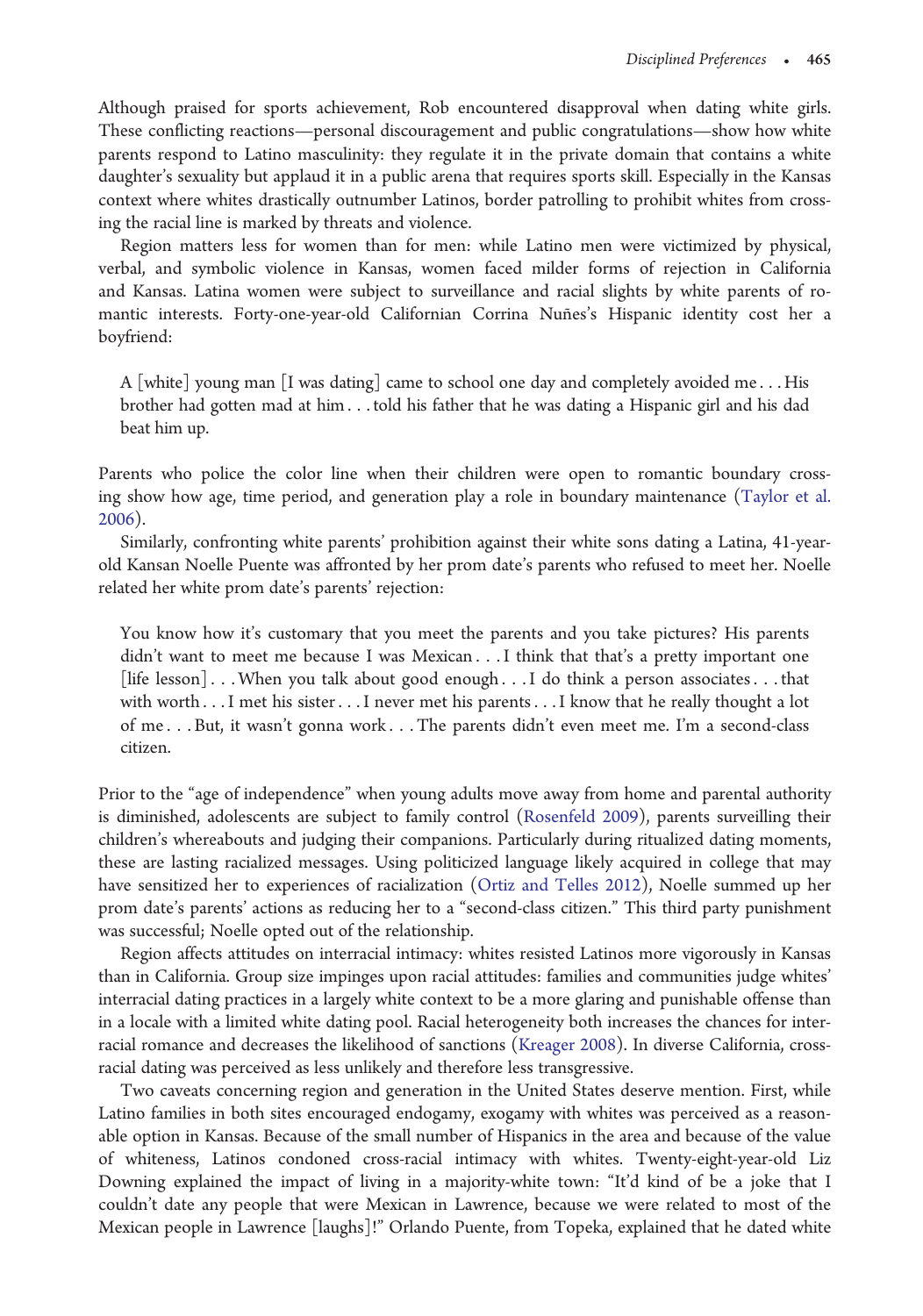women "mainly because there wasn't [sic] very many Mexican girls to date . . . " Because of supplyside demographics, Latino and white intermarriage was understood as a probable outcome in Kansas.

Second, generational status is influential: immigrants favor endogamy whereas the U.S. born are more open to exogamy. These attitudes follow the noted trend of immigrants marrying co-nationals and later-generation Latinos more likely to marry outside of their racial group ([Alba et al. 2014;](#page-18-0) [Chavez 2008;](#page-18-0) [Landale and Oropesa 2007](#page-19-0); [Murguia 1982;](#page-19-0) [Telles and Ortiz 2008](#page-20-0)). One woman's immigrant father was "shocked and appalled" when a white boy came to the house: "What was I doing having a [white] boy come to the door and ask for me? [My father thought]...I must be doing something [sexually] loose." By depicting minority women as morally superior to dominant culture, immigrant parents reaffirm minority self-worth within a context of subordination [\(Espiritu 2000;](#page-18-0) [Nagel 2000](#page-19-0)) and encourage endogamy on cultural grounds.

While both Latino men and women underwent racialized processes of learned incompatibility relative to whites, their experiences varied by gender. Men cited cultural mismatch as the chief reason why white women disregarded them. They disciplined their preferences away from white women and used a cultural explanation of Latina women as suitable and family oriented to legitimate their samerace relations. Women engaged in self-discipline by circumventing objectifying stereotypes white men may have by withdrawing from them. These same women, however, in their turn to Latino men, faced different racialized and gendered preconceptions. The critical difference, however, is that imagery Latino men have of Latina women resonated more with these in-married women's beliefs about themselves. Unlike their intermarried counterparts, in-married Latina women did not complain of domineering fathers or submissive mothers. Instead, endogamously married Latinas had pleasing home lives in their youth and were comfortable with their parents' displays of femininity, masculinity, and culture.

#### Preserving Relative Group Privilege: Anti-Black Prejudice and Staying in the Racial Middle

Non-dominant classes can also protect their relative privilege. Racial discourses influence romantic preferences [\(Shiao and Tuan 2008\)](#page-20-0), contributing to Latinos' preference to date Latinos or whites more so than blacks ([Feliciano, Lee, and Robnett 2011\)](#page-18-0). The aim of anti-black prejudice is to avoid slipping down the racial ladder. Anti-black prejudice among Latinos is expressed in axioms such as, "chickens go with chickens," "stick to your own," or direction not to "marry down." As an exertion of power, anti-black prejudice calcifies the boundary between Latinos and blacks and preserves Latinos' relative group privilege.

Less than a quarter of the Latino interviewees dated blacks (two were currently married to biracial blacks) and, of those, women reported more surveillance by family and peer groups than men. The majority of those who dated blacks were darker skinned (skin color code #3 or above), no lightskinned individuals (skin color code #1) reported interracial intimacy with blacks. While black/nonblack relationships elicit strong negative reactions generally ([Kreager 2008](#page-18-0)), nearly all of the interviewees who reported surveillance or punishment regarding romance with blacks were Latinas from Kansas. Region and gender intersect such that families in Kansas guarded Latinas against "downward" racial mixing; cross-racial dating with blacks was viewed as an avoidable norm violation in a locale with a large non-black population.

Latinas in Kansas who dated black men did so against family counsel. Adriana Guthrie, age 41, recalled lateral surveillance by her cousins: "I did date a black guy . . . My cousins kept saying, 'You're brown and you should be with brown people.'" Forty-three-year-old Lorena Cota dated a black man covertly: "I [wasn't] able to tell my family that I was dating an African American . . . My dad . . . wouldn't have approved . . . Social pressures [were] to date Caucasian and Hispanic . . . only."

Such "social pressures" include peer surveillance from African American women who treated her as if she was "trying to take away their men." These slights by black women are likely based on black women's expectation of their own endogamy and the lack of "marriageable" black men due to the disappearance of well-paid jobs for black men ([Cherlin 2009;](#page-18-0) [Collins 2008](#page-18-0)) and high rates of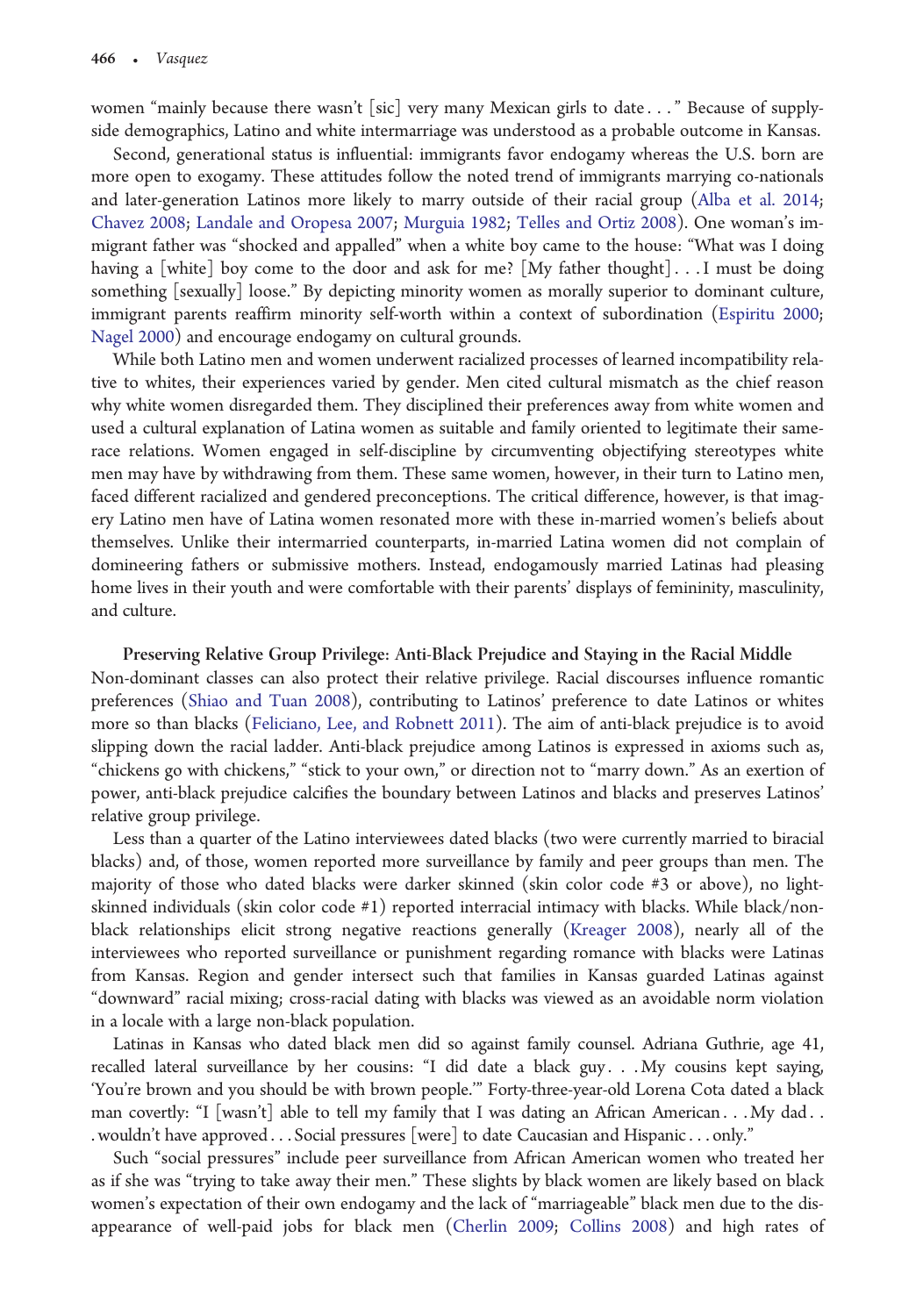incarceration [\(Pettit 2012](#page-19-0); [Western 2006](#page-20-0)). Cassie Hoffman, age 46, who was previously married to a black man, was "a little nervous" to inform her parents of her engagement because, she confessed, "he was black and I didn't know . . . if they would approve or not."

Immigrant parents' expectations of endogamy and anti-black bias compelled 34-year-old Mario Bermudez to conceal his cross-racial romances. Mario, who eventually married a woman with Mexican American and white heritage, likened interracial intimacy to homosexuality to underscore the transgressive quality of such a pairing. Growing up in an ethnic enclave where "everything was Mexican," Mario explained his self-surveillance when dating non-Mexicans:

When I used to bring home . . . a black girl . . . I would never bring her around . . . my whole family . . . Just, say a few tías [aunts] who I thought were cool, you know? It's almost like you're gay, kinda. Like . . . you're "coming out" . . . The same thing happened with Ana [his half Mexican] American, half white wife]: I would only bring her around my three cool tias [aunts]. That's not the way it's supposed to be.

For his Mexican immigrant relatives, it was "a big deal" for Mario to date non-Mexicans and he believed that a black woman would never have gained acceptance. While dating a black woman was taboo, marrying a woman with Mexican American descent ensured his "racial authenticity" ([Vasquez](#page-20-0) [and Wetzel 2009\)](#page-20-0) within his immigrant family.

Even in non-immigrant families, Latinos in the "racial middle" ([O'Brien 2008](#page-19-0)) of a three-tiered hierarchy execute anti-black prejudice to safeguard relative privilege and attempt to achieve "honorary white" status [\(Bonilla-Silva 2003](#page-18-0); Haney López 1996). According to [Eduardo Bonilla-Silva \(2004\),](#page-18-0) "honorary whites may be . . . believing they are better than the 'collective black,'" which would require the development of "white-like racial attitudes befitting their new social position and differentiating (distancing) themselves from the 'collective black'" (p. 937). Noelle Puente's father enacted social distancing by transferring her to a Catholic high school to remove her from African Americans and prohibited her to date black men. Noelle recounted:

I knew that dating somebody black wasn't gonna . . . go anywhere . . . I ended up at a bar [on a date with a black man] that my uncle  $\dots$  showed up [at]  $\dots$  My uncle actually followed us [out]. Then, he tried . . . to beat him up. Then, I was confronted by my dad: "You have a choice. You either choose your family or you choose him."

Noelle never dated the black man again. This formative family experience lies behind Noelle's assertion that "I knew that I would not marry somebody African American." Yet "knowing" that she would not marry a black man did not occur in a vacuum. "Emotions can inspire discipline" [\(Moon 2013:](#page-19-0)264), and emotionally powerful moments can exert disciplinary power at later points in time. It was the threat of being ostracized from her family that silenced dissent and produced conformity, both at the moment of Noelle's father's ultimatum and in her years-later marital choice. Her uncle and father performed disciplinary work to police racial boundaries. By lording over Noelle the threat of symbolic exclusion, they piqued fear and submission in Noelle, "fear serv[ing] as the conduit for social power" [\(Moon 2013:](#page-19-0)290).

Latinos' racial middle status gives rise to racial insecurity, and, in reaction, Latinos use anti-black prejudice to shore up relative privilege. Intramarriage is an escape from marrying into a less privileged racial category. The three-generation Lucero family, headed by Joaquin and Magda, ages 76 and 73, respectively, illustrates how one Mexican-origin family protected their relative racial status position by espousing anti-black prejudice:

Joaquin: I didn't want [my kids] to run around with just blacks because if there's more than one or two you'll get in trouble . . .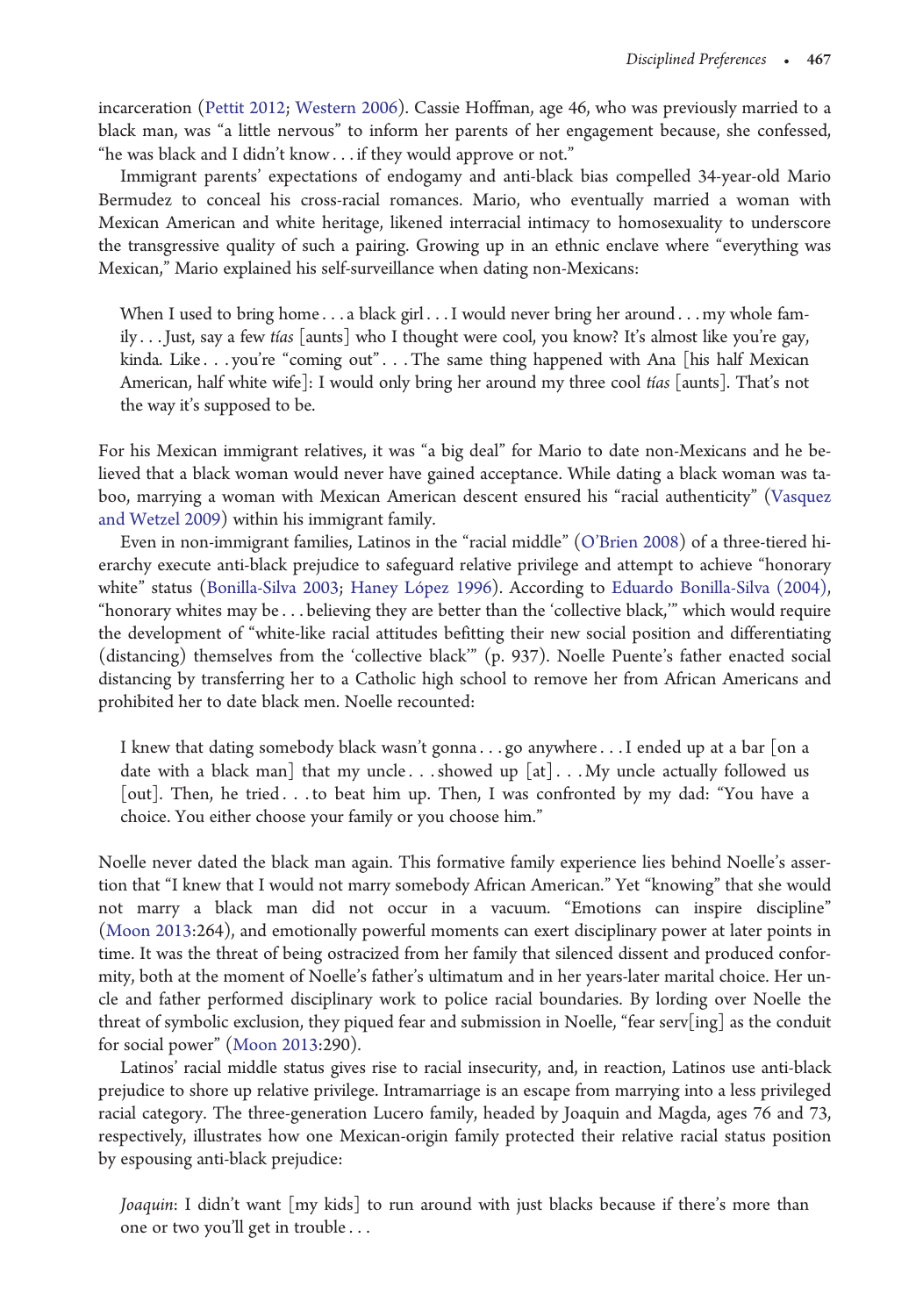Magda: He teaches Haley [granddaughter]: "I don't want you to run around with them or date them [blacks]." But . . . [I think] if the kids want to that's okay . . .

Joaquin: It's just trouble for them when they marry blacks . . . Because [their] kids are black and then they've got to go with black because other races won't mix so easy.

Magda: They [non-blacks] still don't treat them very good . . . On TV they're beating them up and they're shooting them.

Joaquin firmly discouraged romantic ties with African Americans. He refused to relinquish his relative status position privilege through racial mixing: multiracial kids "are black" and therefore "they've got to go with black" as an identity and peer group. The "one-drop rule" that reduces multiraciality to blackness makes interracial dating, marriage, and procreation anathema to Joaquin [\(Omi and Winant](#page-19-0) [1994\)](#page-19-0). He distinguished his family from blacks in the hopes of, at best, becoming honorary white and, at least, guarding against slipping down the racial hierarchy. More permissive on interracial dating, Magda's assertion that blacks are not treated well suggests that she was wary of how racial discrimination against blacks could affect her offspring.

In this family we see uninterrupted anti-black prejudice in two generations yet challenges in the youngest (third) generation. Joaquin adamantly opposed his offspring dating blacks, a view untempered by socioeconomic status: "My personal view is that I wouldn't want them [granddaughters] to marry a black even if he was a millionaire or a multi-millionaire because he would still be black." Race clearly trumps class in this judgment. Nathan Lucero, the 51-year-old son of Joaquin and Magda who intermarried with a white woman, received anti-black admonitions from his father. He recalled, "My dad [is] really old-school. He goes, 'There are no beautiful black people . . . ' I'm sure if I would have brought home a black girl, Dad would have been upset." Nathan's 49-year-old sister Myra, who married and divorced a white man, recollected the racial rule setting in her home: "We knew that we were not going to date a black . . . Indians were . . . seen as drunks. Asians weren't even around. So it was pretty much you were just going to marry brown or white." Unlike the Latino/white boundary that can be eased by class homogamy [\(Gans 2012;](#page-18-0) [Lee](#page-19-0) [and Bean 2010](#page-19-0); [Rosenfeld 2005](#page-20-0); [Spickard 1991\)](#page-20-0), even class ascendancy does not penetrate the Latino/black boundary, leading to black exceptionalism in the marriage market ([Cherlin 2009](#page-18-0); [Lee](#page-19-0) [and Bean 2010](#page-19-0); [Rockquemore and Henderson 2010\)](#page-19-0).

Continuing anti-black racism grounded in his belief that Latinos are more culturally similar to whites than blacks ([Lee and Bean 2010](#page-19-0)), Nathan urged his daughter Haley away from black men: "I said, 'You've got this wide range . . . Asian, Indian, and white . . . You're telling me you can't find anyone in between this range?' . . . I prefer anywhere between Mexican and white . . . " In outlining the acceptable "range," Nathan's fatherly surveillance forbid straying into blackness. He delimited the dating options for his daughters (as did his high school girlfriend's white father, ironically), promoting the middle and upper ranks of the racial hierarchy. Yet 17-year-old Haley was attracted to men who are half black, showing how tolerance for intermarriage is strongly correlated with age ([Passel,](#page-19-0) [Wang, and Taylor 2010](#page-19-0)). Upon learning her penchant for mixed-race black men, her father cautioned: "I don't know what that's gonna look like! Just remember the genetics." Nathan's worry over the phenotypic appearance of mixed-race children is a common way to thinly veil racist feelings [\(Childs 2005](#page-18-0); [Lee and Bean 2010;](#page-19-0) [Morales 2012](#page-19-0); [Twine 2010\)](#page-20-0). This anxiety over mixed-race grandchildren perpetuates racism by deepening the black/non-black divide [\(Lee and Bean 2010;](#page-19-0) [Warren](#page-20-0) [and Twine 1997\)](#page-20-0).

Skin color is an important dimension to endogamy, as intensity of disciplined preferences varies by skin tone. The darker skinned are more committed to endogamy than the lighter skinned, this stance providing those who are least likely to intermarry with whites (taking a cue from low black/ white intermarriage rates [[Lee and Bean 2010](#page-19-0); [Qian 2002;](#page-19-0) [Qian and Lichter 2011](#page-19-0)])with a strategy to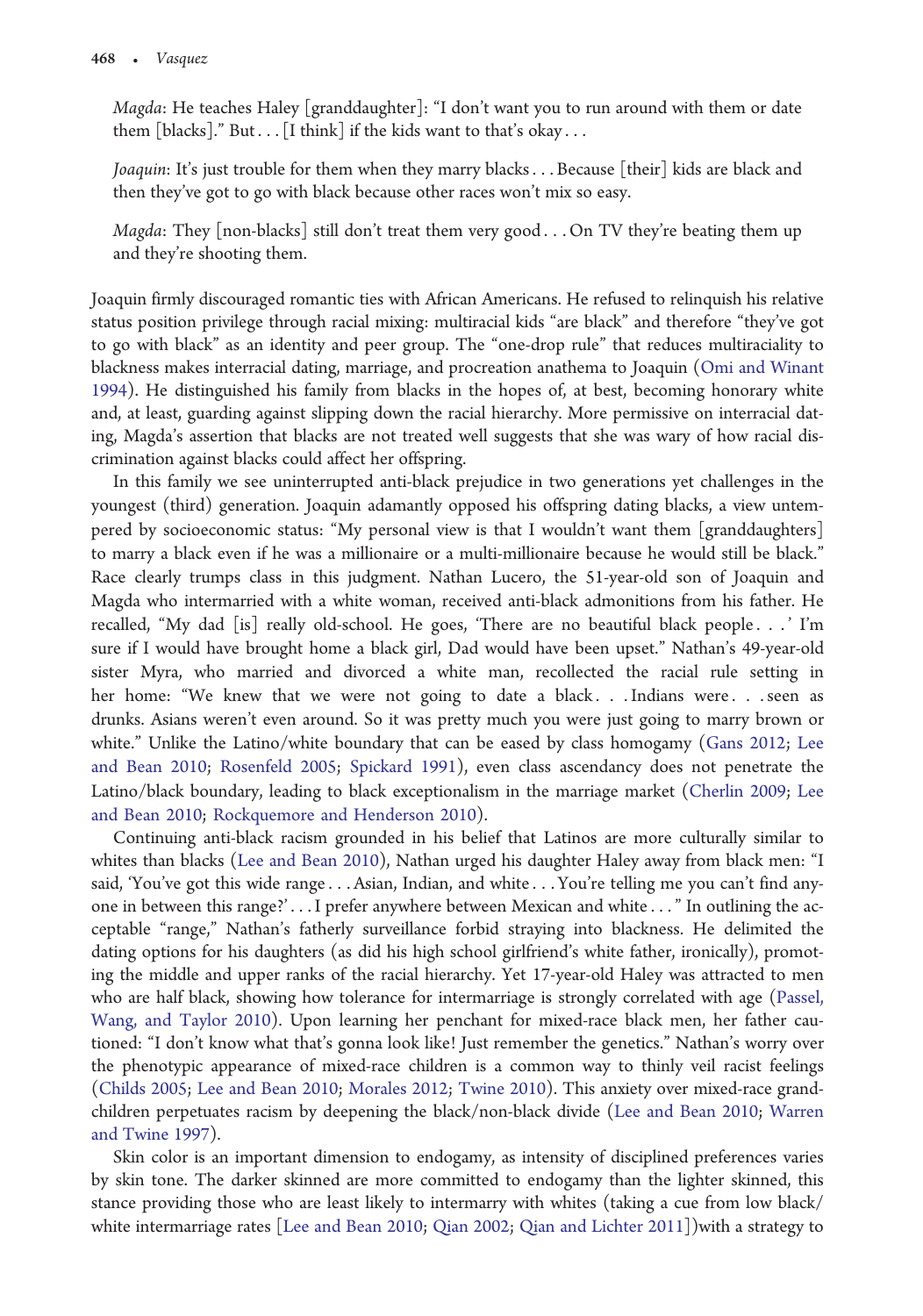preserve relative privilege. Darker-skinned parents advocated endogamy for their children, despite their recognition of the social value of whiteness. Oscar Cota, bearing medium-tan skin, counseled his three pre-teen children on intragroup relations: "Would race play a role? Unfortunately, it would . . . I would [prefer] to have my kids marry a Hispanic, a Latina, or a Mexican . . . I would push to keep . . . a pure bloodline . . . That's . . . a prejudice." Experiencing "daily racisms," Oscar may have viewed endogamy as a protective device that would shield his children from more integrated social spaces that would make them vulnerable to racial discrimination ([Ortiz and Telles 2012\)](#page-19-0). Looking both "up" and "down" from the racial middle, by favoring endogamy, Oscar also guarded against status loss that threatens to accompany interracial intimacy with blacks.

Marriage advice encouraging racial endogamy among darker-skinned Latinos is not gender specific. Noelle Puente, who has medium-tan skin, remarked: "Would I like to have a minority walk through my household? Sure, I would. I can't help that. I do want  $[my \text{ children}]$  to bring somebody home that's Mexican . . . Honestly, I think it's [about] family." This logic hints at not only a racial and color mismatch but also a cultural one, positioning Mexican culture as more family oriented than other racial groups. Similarly, 53-year-old Mexican immigrant Rosalinda Ornales, who also has medium-tan skin and lives in California, remarked: "I would like to see [my children] with somebody Latino. That's my opinion . . . My dad used to say: 'Gallinas se juntan con gallinas.' Chickens go with chickens . . . You look for your own kind." Coming from darker-skinned Latinos who intramarried, this marital advice suggests prior racializing experiences that disciplined them into abiding by the color line and shaped the disciplining counsel they give to the next generation. Emphasis here is on racial, color, and cultural commensurability. This racialized advice that stresses parity attempts to balance positions of power, disciplinary moves that illuminate how most marriages come to involve partners of relatively equal status ([Kalmijn 1998;](#page-18-0) [Rosenfeld 2005;](#page-20-0) [Spickard 1991\)](#page-20-0).

Complementing the finding that darker-skinned Latinos were more committed to endogamy, families pushed lighter-skinned Latinos toward exogamy in order to "whiten" the race. While Xochitl Velasco, discussed above, ultimately married a Bolivian for cultural compatibility and racial/gender comfort reasons, her family communicated that she, as a light-tan-skinned woman, could improve her racial standing through intermarriage with a white person. A perceptible grade lighter than the aforementioned interviewees who practiced and advocated endogamy, Xochitl's family telegraphed a clear message about the racial hierarchy and the potential achievement of higher racial status through intimacy:

When  $[my]$  cousins brought white boyfriends home it was kind of . . . like, "Congratulations!"... The white men were considered . . . moving up, successful . . . [It] would never be appreciated to bring an African American man. . . [or] woman home as a boyfriend/girlfriend. . . And the Mexican men were looked . . . on as . . . status quo and not doing anything really great.

Like commitment to endogamy, familial pressure varies by skin color: darker-skinned Latinos were steered toward endogamy whereas lighter-skinned Latinos were directed toward exogamy with whites. These intrafamily, intergenerational messages are laced with implications about who is consigned to racialization versus who is best positioned to escape it. Skin color is an important factor in the construction of disciplined preferences, family counsel pivoting the lighter skinned toward whites, the darker skinned toward Latinos, and all away from blacks.

Intergenerational family advice about the acceptability of other racial groups, a form of surveillance and discipline, extends our understanding of endogamy. "What about the kids" rhetoric is a powerful tool of intrafamilial discipline aimed to contain sexual desire within acceptable, endogamous limits. Pressure not to "marry down" is intended to entrench symbolic boundaries and preserve relative group privilege. Anti-black prejudice is the means by which Latinos protect their racial status that, while subordinate to whites, is superior to blacks, an even less privileged group.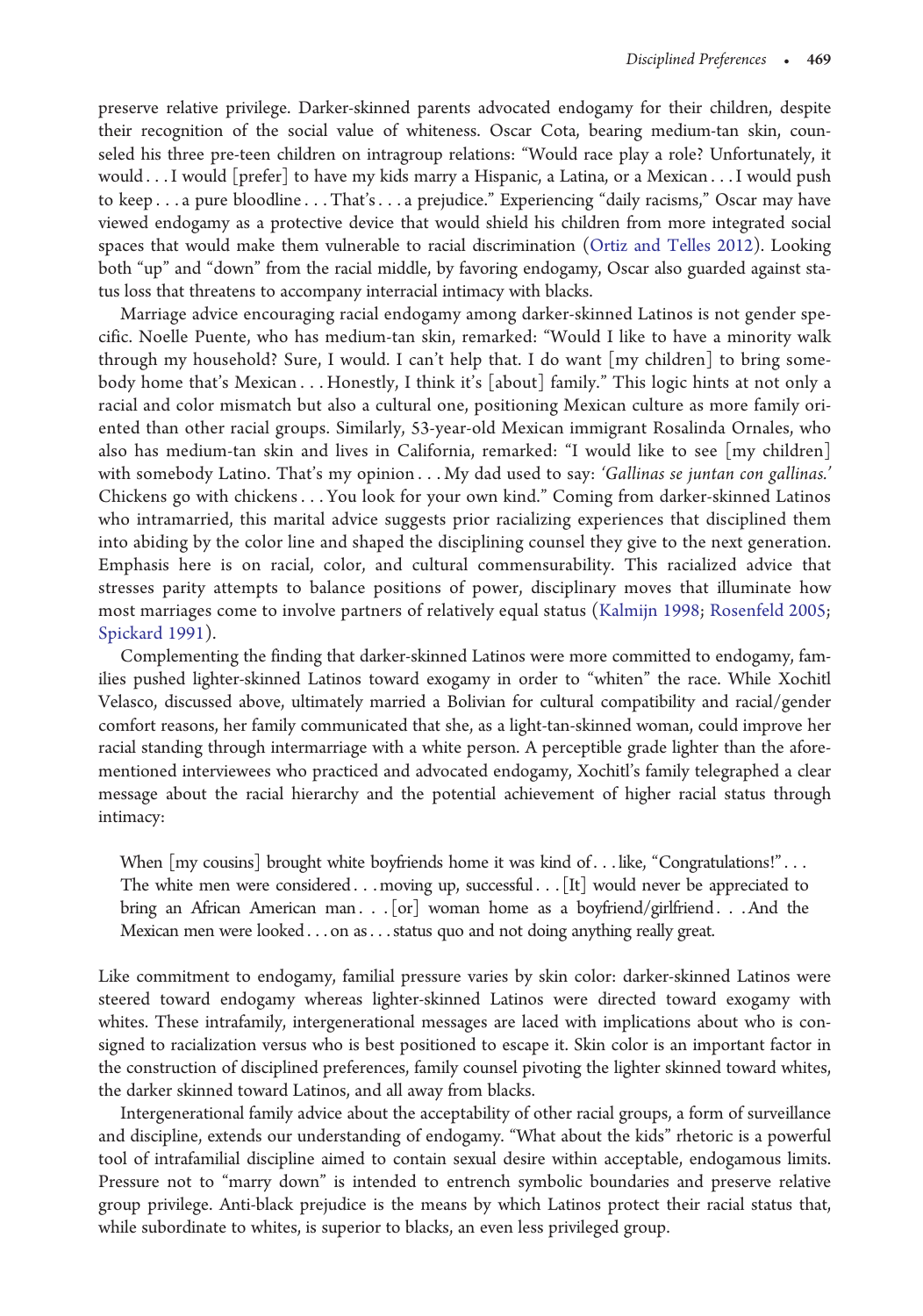# CONCLUSION: RACIAL BORDER PATROLLING AND DISCIPLINED PREFERENCES ENFORCE ENDOGAMY

Even as rates of intermarriage modestly increase—approximately 13 percent of American marriages involve persons of different races [\(Bean and Stevens 2003](#page-18-0); [Lee and Bean 2004:](#page-19-0)228)—interracial intimacy remains rare. Studying endogamy brings to light enduring social dynamics that undergird this pattern. Racial endogamy results from macro-structural, family, and community pressures that discipline individuals to prefer specific mates. This article makes three interventions. First, it identifies the practices through which third parties regulate interracial sexuality, biased interactions that demographic studies simply assume are operant. Second, it utilizes intersectionality to reveal how pressures toward endogamy vary by gender, skin color, and region. Third, it moves beyond the literature's focus on black/white couples and examines Latino experiences. This study reveals that what we customarily think of as "personal preferences" are, in fact, socially constructed. Family- and peer-disciplining processes consolidate group position and maintain symbolic boundaries. Surveillance, physical and symbolic violence, and notions of cultural (in)compatibility are all mechanisms of power that support endogamy.

Answering [Kalmijn's \(1998\)](#page-18-0) question about what "third parties" are actually *doing* to entrench racial homogamy, I find that surveillance and punishment (violence, threats, censure, and advice) imposed from inside and outside of one's racial community that transform into self-discipline are the chief mechanisms enforcing same-race romance. Endogamous pairings do not occur by accident; they are constructed by a racialized social structure whose members police racial boundaries and punish transgressors. Surveillance, punishment, and self-discipline are the regulatory techniques that define acceptability, discipline preferences, and perpetuate endogamy.

Third parties use multiple techniques to advance the "racial project" [\(Omi and Winant 1994](#page-19-0)) of intramarriage, yet attitudes and behaviors supporting endogamy differ along the lines of region, gender, skin color, and generation. Latino interviewees viewed interracial dating with whites a real potentiality in Kansas where there were fewer Latinos than in California. Further, white kin of Latinos' romantic interests patrolled boundaries in a gendered fashion, punishing Latino men more severely for racial transgressions than women because of the greater perceived acceptability of Latina women and the instinct to protect white womanhood. Skin color also influences the experience of self-discipline: the darker skinned more rigorously practice and advocate same-race romantic partnerships than their lighter-skinned counterparts who are closer to whiteness and more likely to intermarry with whites [\(Qian 2002](#page-19-0)). Generational status in the United States also informs attitudes about interracial relations, later generations (which coincides with younger age, in this case) more tolerant of cross-racial romance.

This study extends our knowledge about racial endogamy and exogamy beyond blacks and whites by concentrating on Latinos. Yet this research is limited in that the interviewees are overwhelmingly Mexican American, the Latino subgroup with the highest level of ethnic endogamy [\(Landale et al.](#page-19-0) [2006:](#page-19-0)166). While interviewees range in skin color, no phenotypically black Latinos were represented, calling into question the relevance of these findings for other Latino subcategories. The validity and reliability of these findings beyond this qualitative study can be tested in future research that compares different national origin groups and more regions of the country. These limitations notwithstanding, this study underscores how race fundamentally structures dating and marriage. Even in an age touted as "post-racial," consistent racializing experiences from within and beyond one's racial community discourage "tripping on the color line" [\(Dalmage 2000](#page-18-0)), promote intraracial relations, and portend continuing entrenched racial divides.

By examining a group in the racial middle and showing how race is foundational to how whites evaluate Latinos as romantic prospects, this research challenges the notion that increasing Latino/white intermarriage equates to Latinos becoming honorary whites ([Yancey 2003](#page-20-0)). That whites leverage racialized practices to maintain social distance from Latinos undercuts the contention that intermarriage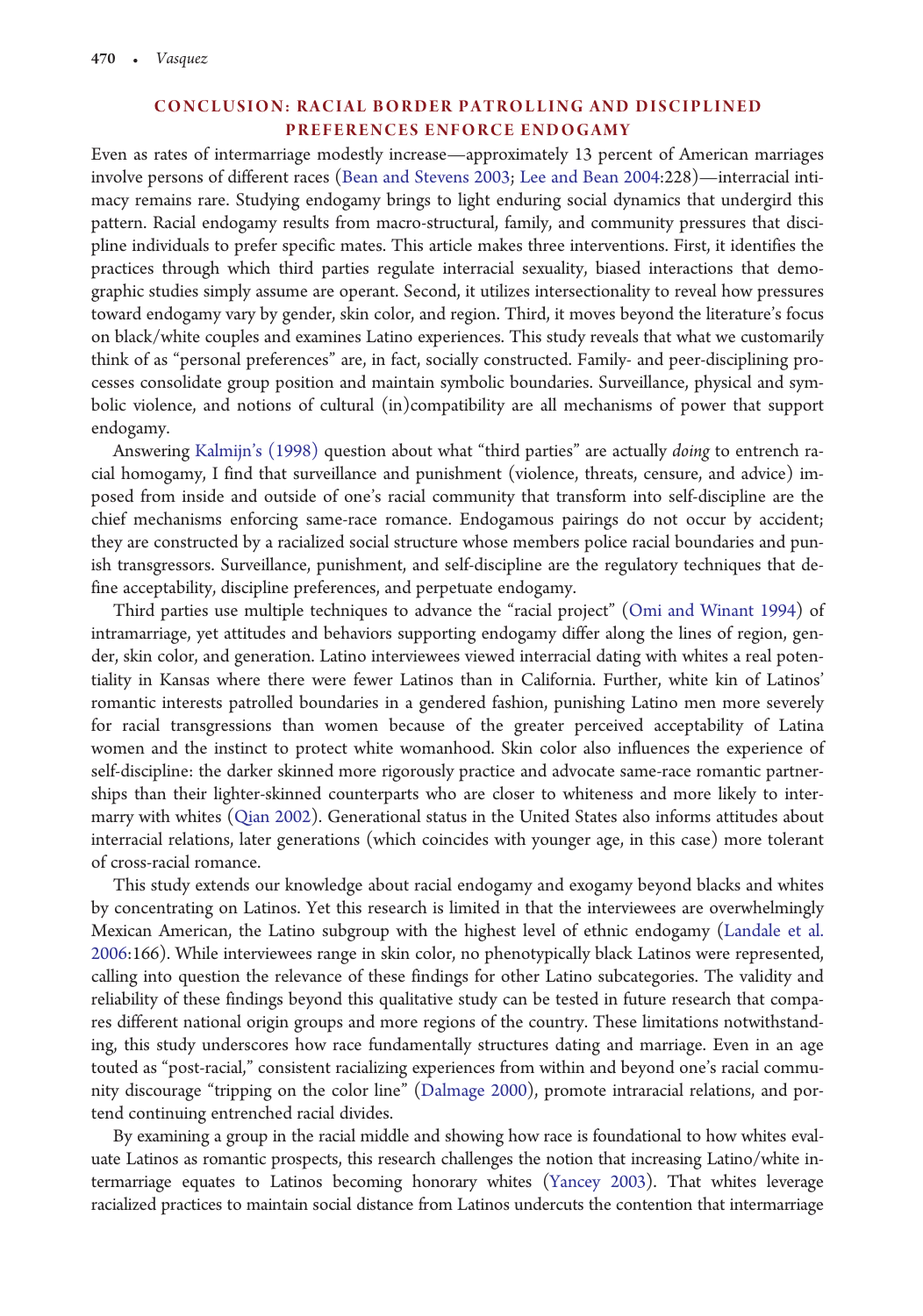signals the expansion of whiteness to include Latinos. Focusing on intermarriage and reading it as an indicator of greater group acceptance—and overlooking that it may include racism ([Nemoto 2009\)](#page-19-0)–obscures the forces that support endogamy. A complex of social processes conspires to make intramarriage appear "natural" and consequently holds racial groups in their respective positions.

This article argues that racialized meso-level processes constrain mate selection and reinforce the racial order, a finding with implications for future race relations. The prospects for radical social change are grim absent greater awareness of the processes by which people learn, internalize, refashion, or resist disciplining forces. While self-discipline is an effective way to maintain social boundaries, not all racialized dating exchanges produce conformity. Points of resistance are worthy of investigation, as is the question of whether intermarriage constitutes defiance or shores up other forms of privilege such as class status. As people are both subjects and executors of racist action, we see how social inequality is reproduced; people can be seduced to subordinate other groups as well as be complicit in their own subjection to social mores.

Pursuing the question of how endogamy is perpetuated by extra-familial third parties such as the church, the state, educational systems, and voluntary organizations are interesting avenues for future research. Systematically assessing whether forms of policing vary by class status is another possible extension of this research. Flipping my research question is also stimulating: Given the strong enforcement of endogamy, how might we theorize those who escape discipline and intermarry? Examining how class homogamy among the higher class may ameliorate racial imbalance and facilitate intermarriage also deserves attention.

This article contributes to our understanding of how meso-level racist interests are interpolated by individuals and reproduce endogamy. Families and communities, as third parties, enforce symbolic boundaries that become internalized as disciplined preferences and subsequently generate socially sanctioned intraracial marital families. As people are coached to maintain social distance from lessprivileged racial strata, they discipline their romantic choices in ways that (re)produce racial endogamy and leave the racial hierarchy relatively unchallenged.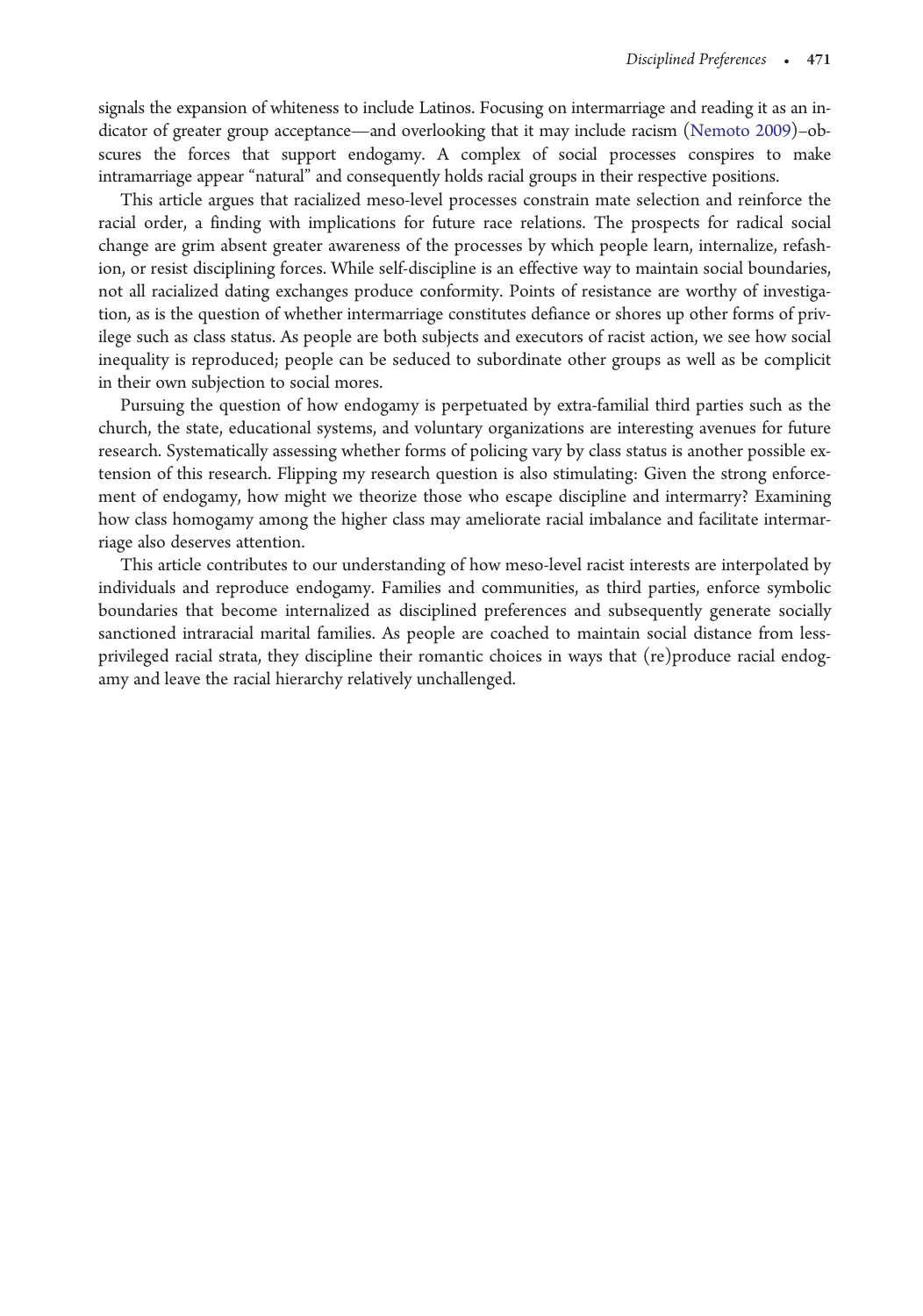# APPENDIX

<span id="page-17-0"></span>Table A1. Characteristics of Interviewees

| Characteristic                                    | Percent (n)  |
|---------------------------------------------------|--------------|
| Ethnic origin                                     |              |
| Mexican American—monoethnic                       | 70 (49)      |
| Mexican American—multiethnic with white           | 14(10)       |
| Mexican American—multiethnic with Native American | 4(3)         |
| Other Latin American                              | 11(8)        |
| Gender                                            |              |
| Men                                               | 41(29)       |
| Women                                             | 59(41)       |
| Age                                               |              |
| 20s                                               | 11(8)        |
| 30s                                               | 20(14)       |
| 40s                                               | 34(24)       |
| 50s                                               | 14(10)       |
| 60s                                               | 14(10)       |
| 70s                                               | 6(4)         |
| Region                                            |              |
| California                                        | 51(36)       |
| Kansas                                            | 49 (34)      |
| Skin color                                        |              |
| 1 (racially white appearance)                     | 33(13)       |
| 2 (light-tan)                                     | 27(19)       |
| 3 (medium-tan)                                    | 37(26)       |
| 4 (dark-tan)                                      | 17(12)       |
| 5 (racially black appearance)                     | $\mathbf{0}$ |
| Interracial or intraracial marriage <sup>a</sup>  |              |
| Intraracial: Latino/Latino                        | 68 (47)      |
| Interracial: Latino/white                         | 23(16)       |
| Interracial: Latino/non-Latino minority           | 9(6)         |
| Education                                         |              |
| Less than high school                             | 3(2)         |
| High school degree/GED                            | 16(11)       |
| Some college                                      | 29(20)       |
| College degree                                    | 23(16)       |
| Master's/professional degree                      | 24(17)       |
| Doctoral degree                                   | 6(4)         |
| Individual income                                 |              |
| Under \$30,000                                    | 20(14)       |
| $$30,001 - $50,000$                               | 31(22)       |
| \$50,001 - \$70,000                               | 20(14)       |
| $$70,001 - $150,000+$                             | 26(18)       |
| Not reported                                      | 3(2)         |

Note:  $N = 70$ <br>"These counts include current and dissolved marriages (four interviewees are divorced). One single/never married adult is excluded.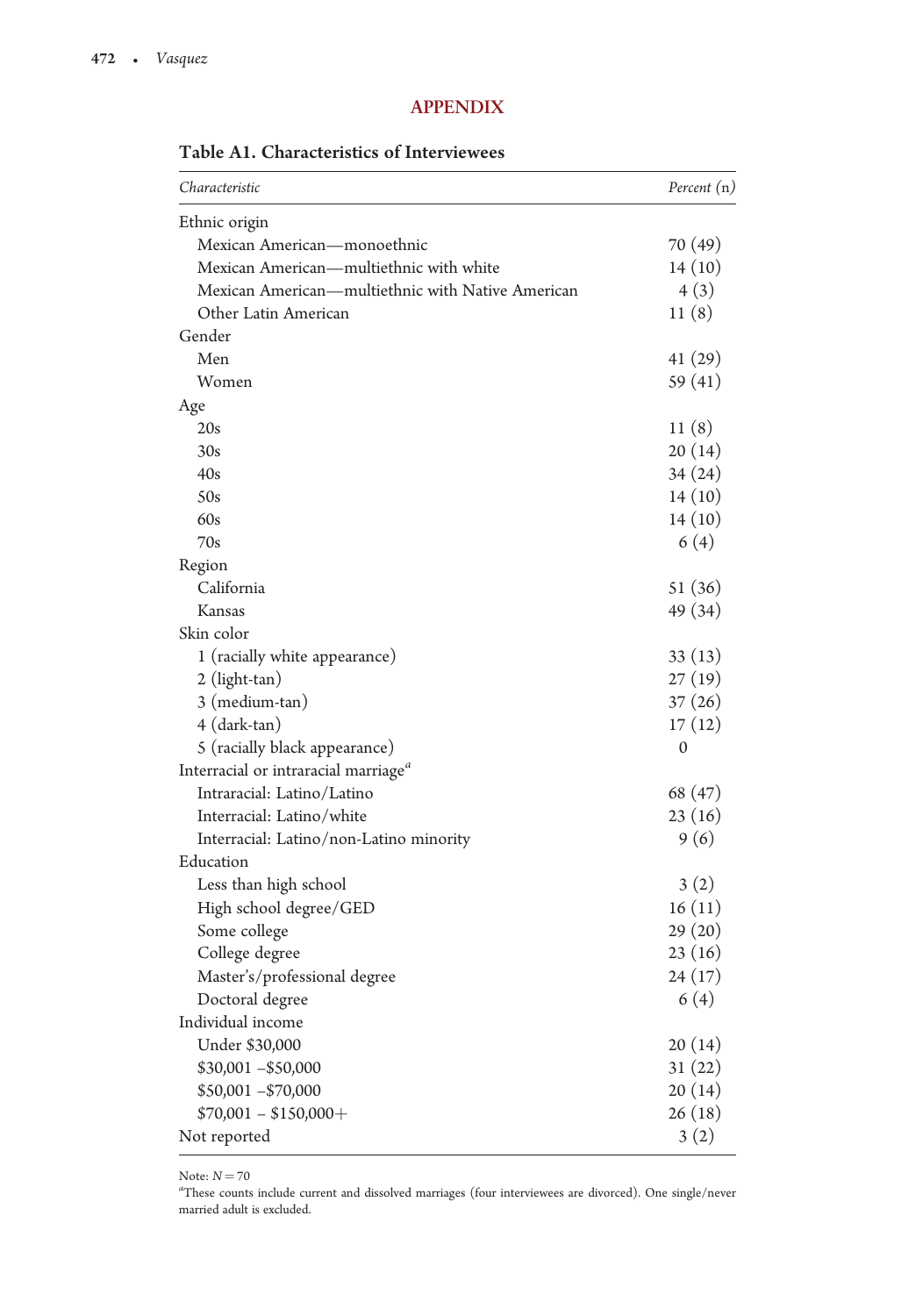#### REFERENCES

- <span id="page-18-0"></span>Alba, Richard, Tomás R. Jiménez, and Helen B. Marrow. 2014. "Mexican Americans as a Paradigm for Contemporary Intra-Group Heterogeneity." Ethnic and Racial Studies 37(3):446–66.
- Alba, Richard D. and Victor Nee. 2003. Remaking the American Mainstream: Assimilation and Contemporary Immigration. Cambridge, MA: Harvard University Press.

Bean, Frank D. and Gillian Stevens. 2003. America's Newcomers and the Dynamics of Diversity. New York: Russell Sage Foundation.

Blackwell, Debra L. and Daniel T. Lichter. 2004. "Homogamy among Dating, Cohabiting, and Married Couples." The Sociological Quarterly 45(4):719–37.

Bonilla-Silva, Eduardo. 2003. Racism Without Racists: Color-Blind Racism and the Persistence of Racial Inequality in the United States. Lanham, MD: Rowman & Littlefield.

-. 2004. "From Bi-Racial to Tri-Racial: Towards a New System of Racial Stratification in the USA." Ethnic and Racial Studies 27(6):931–50.

Chambliss, Daniel F. and Russell K. Schutt. 2012. Making Sense of the Social World: Methods of Investigation. Thousand Oaks, CA: Sage Publications.

Chavez, Leo R. 2008. The Latino Threat: Constructing Immigrants, Citizens, and the Nation. Stanford, CA: Stanford University Press.

Cherlin, Andrew J. 2009. The Marriage-Go-Round: The State of Marriage and the Family in America Today. New York: Vintage.

Childs, Erica Chito. 2005. Navigating Interracial Borders: Black-White Couples and their Social Worlds. New Brunswick, NJ: Rutgers University Press.

——. 2009. Fade to Black and White: Interracial Images in Popular Culture. Lanham, MD: Rowman & Littlefield.

Collins, Patricia Hill. 1991. Black Feminist Thought. New York: Routledge.

——. 2004. Black Sexual Politics: African Americans, Gender, and the New Racism. New York: Routledge.

——. 2008. Black Feminist Thought: Knowledge, Consciousness, and the Politics of Empowerment. New York: Routledge.

Dalmage, Heather M. 2000. Tripping on the Color Line: Black-White Multiracial Families in a Racially Divided World. New Brunswick, NJ: Rutgers University Press.

Deaux, Kay. 2006. To Be an Immigrant. New York: Russell Sage Foundation.

Espiritu, Yen Le. 2000. "We Don't Sleep Around Like White Girls Do." Signs 26(2):415–40.

Feagin, Joe R. and Melvin P. Sikes. 1994. Living with Racism: The Black Middle-Class Experience. Boston: Beacon Press.

Feliciano, Cynthia, Rennie Lee, and Belinda Robnett. 2011. "Racial Boundaries among Latinos: Evidence from Internet Daters' Racial Preferences." Social Problems 58(2):189–212.

Fiske, Susan T. 2004. Social Beings: A Core Motives Approach to Social Psychology. Hoboken, NJ: Wiley.

Foucault, Michel. 1995. Discipline & Punish: The Birth of the Prison. New York: Random House.

Frankenberg, Ruth. 1993. White Women, Race Matters: The Social Construction of Whiteness. Minneapolis: University of Minnesota Press.

Fu, Vincent Kang. 2001. "Racial Intermarriage Pairings." Demography 38(2):147–59.

Gans, Herbert J. 2012. ""Whitening" and the Changing American Racial Hierarchy." Du Bois Review 9(2):267–79.

Glaser, Barney G. and Anselm L. Strauss. 1967. The Discovery of Grounded Theory: Strategies for Qualitative Research. Hawthorne, NY: Aldine de Gruyter.

Gordon, Milton Myron. 1964. Assimilation in American Life: The Role of Race, Religion, and National Origins. New York: Oxford University Press.

Haney López, Ian. 1996. White by Law: The Legal Construction of Race. New York: New York University Press.

Hodes, Martha Elizabeth. 1997. White Women, Black Men: Illicit Sex in the Nineteenth-Century South. New Haven, CT: Yale University Press.

Jiménez, Tomás R. 2010. Replenished Ethnicity: Mexican Americans, Immigration, and Identity. Berkeley: University of California Press.

Joyner, Kara and Grace Kao. 2005. "Interracial Relationships and the Transition to Adulthood." American Sociological Review 70(4):563–82.

Kalmijn, Matthijs. 1998. "Intermarriage and Homogamy: Causes, Patterns, Trends." Annual Review of Sociology 24:395–421.

——. 2010. "Consequences of Racial Intermarriage for Children's Social Integration." Sociological Perspectives 53(2):271–86. Kennedy, Randall. 2003. Interracial Intimacies: Sex, Marriage, Identity, and Adoption. New York: Pantheon.

Kreager, Derek A. 2008. "Guarded Borders: Adolescent Interracial Romance and Peer Trouble at School." Social Forces 87(2):887–910.

Lamont, Michele and Virag Molnar. 2002. "The Study of Boundaries in the Social Sciences." Annual Review of Sociology  $(28):167-95.$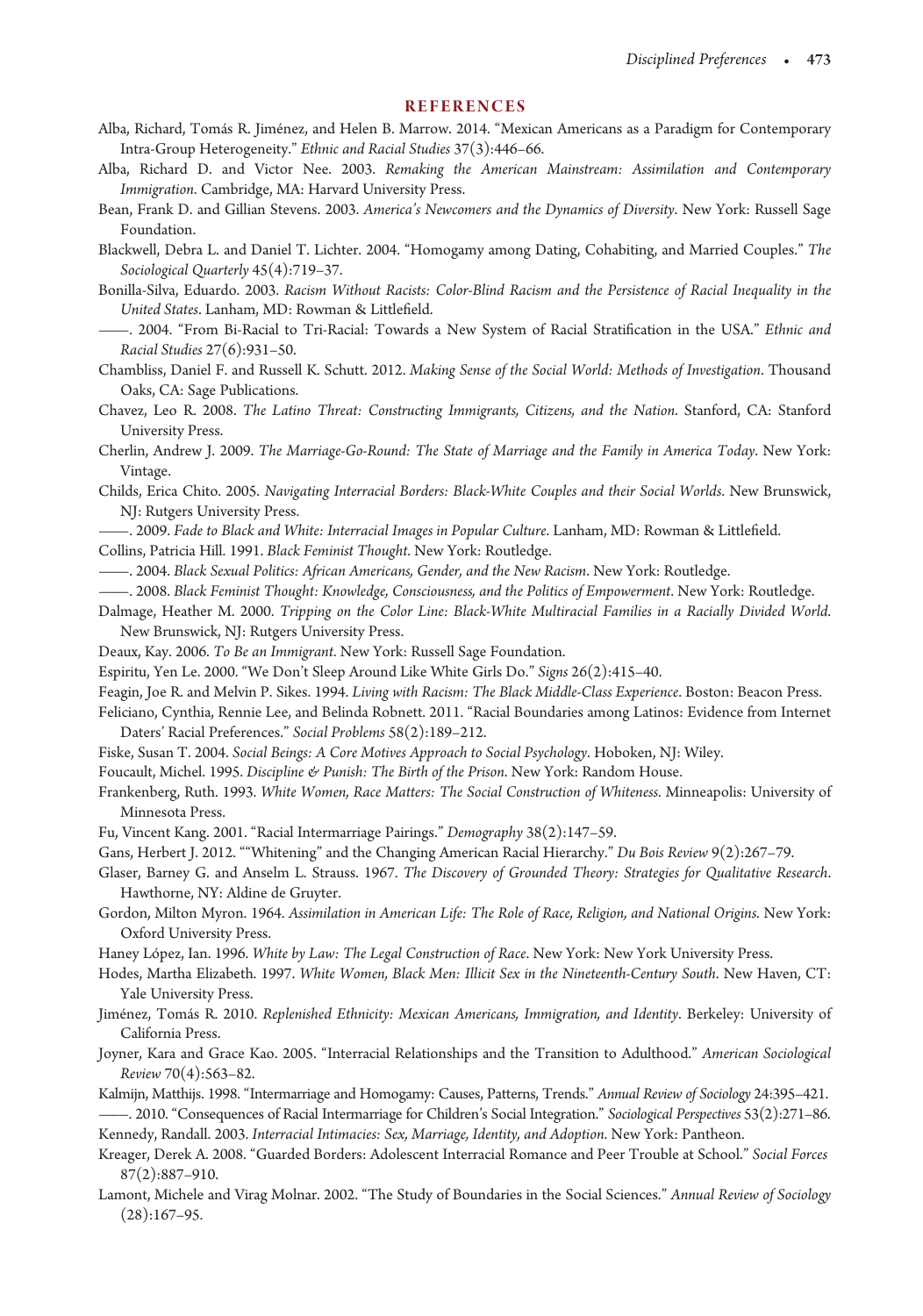- <span id="page-19-0"></span>Landale, N. S., R. S. Oropesa, and C. Bradatan. 2006. "Hispanic Families in the United States: Family Structure and Process in an Era of Family Change." Pp. 138-78 in Hispanics and the Future of America, edited by M. Tienda and F. Mitchell. Washington, DC: National Academies Press.
- Landale, Nancy S. and R. S. Oropesa. 2007. "Hispanic Families: Stability and Change." Annual Review of Sociology 33: 381–405.
- Lee, Jennifer and Frank D. Bean. 2004. "America's Changing Color Lines: Immigration, Race/Ethnicity, and Multiracial Identification." Annual Review of Sociology 30:221–42.
- ——. 2010. The Diversity Paradox: Immigration and the Color Line in Twenty-First Century America. New York: Russell Sage Foundation.
- Lichter, Daniel, J. Brian Brown, Qian Zhenchao, and Julie Carmalt. 2007. "Marital Assimilation among Hispanics: Evidence of Declining Cultural and Economic Incorporation?" Social Science Quarterly 88(3):745–65.
- Lofquist, Daphne, T. Lugaila, M. O'Connell, and S. Feliz. 2012. "Households and Families: 2010." Pp. 1-21 in 2010 Census Briefs. Washington, DC: U.S. Census Bureau.
- Lopez, Mark Hugo and Daniel Dockterman. 2011. "U.S. Hispanic Country-of-Origin Counts for Nation, Top 30 Metropolitan Areas." Washington, DC: Pew Hispanic Center.
- Marrow, Helen B. 2011. New Destination Dreaming: Immigration, Race, and Legal Status in the Rural American South. Stanford, CA: Stanford University Press.
- Massey, Douglas S. and Nancy A. Denton. 1993. American Apartheid: Segregation and the Making of the Underclass. Cambridge, MA: Harvard University Press.
- Merton, Robert K. [1941] 2000. "Intermarriage and the Social Structure: Fact and Theory." Pp. 473-92 in Interracialism: Black-White Intermarriage in American History, Literature, and Law, edited by Werner Sollors. New York: Oxford University Press.
- Moon, Dawne. 2013. "Powerful Emotions: Symbolic Power and the (Productive and Punitive) Force of Collective Feeling." Theory and Society 42:261–94.
- Morales, Erica 2012. "Parental Messages Concerning Latino/Black Interracial Dating: An Exploratory Study among Latina/o Young Adults." Latino Studies 10(3):314–33.
- Moran, Rachel F. 2001. Interracial Intimacy: The Regulation of Race & Romance. Chicago: University of Chicago Press.
- Murguia, Edward. 1982. Chicano Intermarriage: A Theoretical and Empirical Study. San Antonio, TX: Trinity University Press.
- Nagel, Joane. 2000. "Ethnicity and Sexuality." Annual Review of Sociology 26:107–33.
- Nemoto, Kumiko. 2009. Racing Romance: Love, Power, and Desire among Asian American/White Couples. New Brunswick, NJ: Rutgers University Press.
- O'Brien, Eileen. 2008. The Racial Middle: Latinos and Asian Americans Living Beyond the Racial Divide. New York: New York University Press.
- Omi, Michael and Howard Winant. 1994. Racial Formation in the United States: From the 1960s to the 1990s. New York: Routledge.
- Ortiz, Vilma and Edward Telles. 2012. "Racial Identity and Racial Treatment of Mexican Americans." Race and Social Problems 4(1):41–56.
- Pascoe, C. J. 2007. Dude, You're a Fag: Masculinity and Sexuality in High School. Berkeley: University of California Press.
- Passel, Jeffrey, Gretchen Livingston, and D'Vera Cohn. 2012. "Explaining Why Minority Births Now Outnumber White Births." Washington, DC: Pew Research Center.
- Passel, Jeffrey S., Wendy Wang, and Paul Taylor. 2010. "Marrying Out: One-in-Seven New U.S. Marriages is Interracial or Interethnic." Washington, DC: Pew Research Center.
- Pettit, Becky. 2012. Invisible Men: Mass Incarceration and the Myth of Black Progress. New York: Russell Sage Foundation.
- Qian, Zhenchao. 2002. "Race and Social Distance: Intermarriage with Non-Latino Whites." Race & Society 5(1):33–47.
- Qian, Zhenchao and Daniel T. Lichter. 2007. "Social Boundaries and Marital Assimilation: Interpreting Trends in Racial and Ethnic Intermarriage." American Sociological Review 72(1):68–94.
- –. 2011. "Changing Patterns of Interracial Marriage in a Multiracial Society." *Journal of Marriage and Family 73(5)*: 1065–84.
- Rockquemore, Kerry Ann and Loren Henderson. 2010. "Interracial Families in Post-Civil Rights America." Pp. 99-111 in Families as They Really Are, edited by Barbara J. Risman. New York: W. W. Norton & Company.

Root, Maria P. P. 2001. Love's Revolution: Interracial Marriage. Philadelphia, PA: Temple University Press.

Rosenfeld, Michael. 2002. "Measures of Assimilation in the Marriage Market: Mexican Americans 1970-1990." Journal of Marriage and the Family 64(1):152–62.